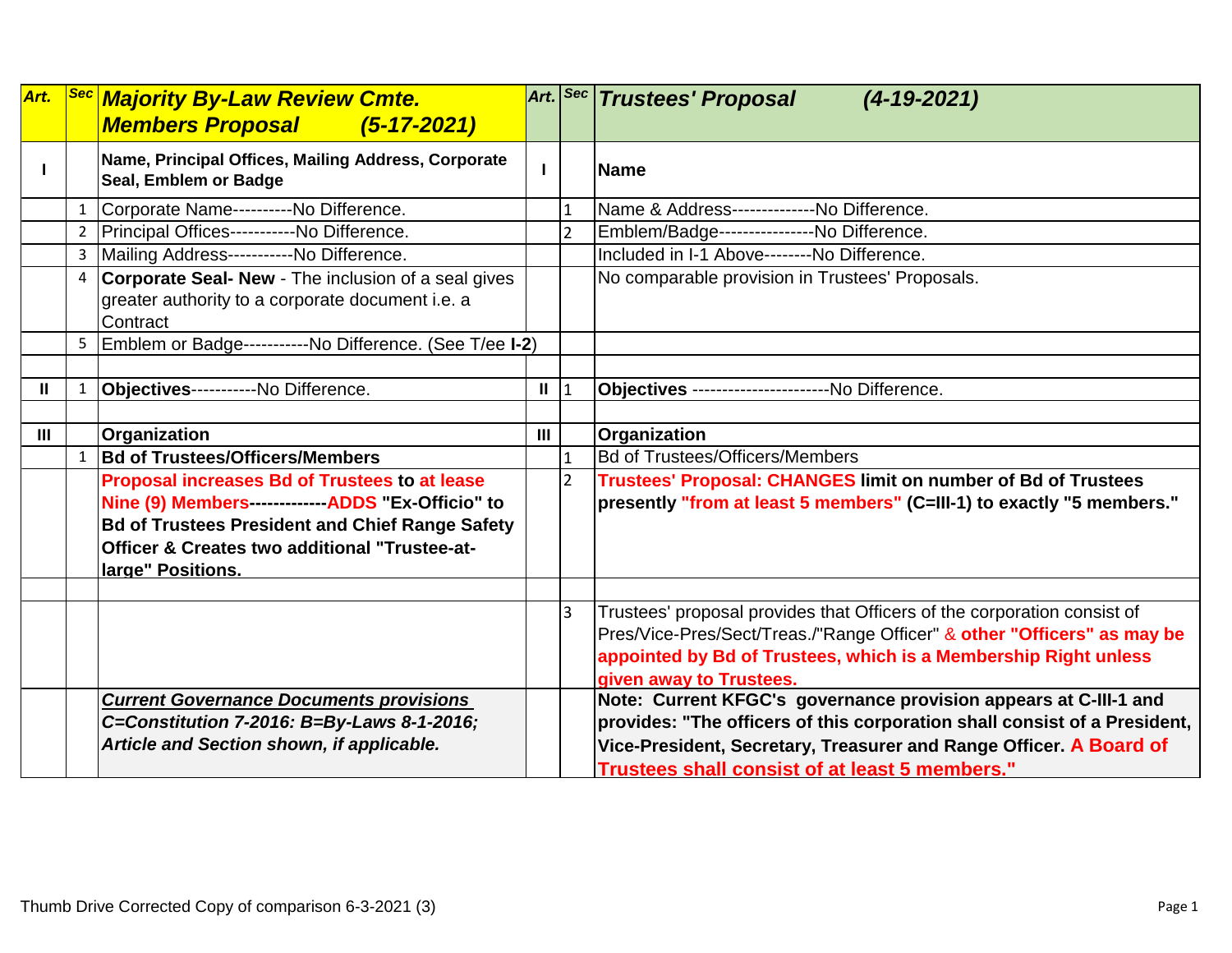| Art. | <mark>Sec</mark> | <b>Majority By-Law Review Cmte.</b>                                                                                                                | $Art.$ Sec |    | <b>Trustees' Proposal</b><br>$(4 - 19 - 2021)$                                                                                                                                                                                                                                                                                                                                                                                                                                                                                                                                               |
|------|------------------|----------------------------------------------------------------------------------------------------------------------------------------------------|------------|----|----------------------------------------------------------------------------------------------------------------------------------------------------------------------------------------------------------------------------------------------------------------------------------------------------------------------------------------------------------------------------------------------------------------------------------------------------------------------------------------------------------------------------------------------------------------------------------------------|
|      |                  | <b>Members Proposal</b><br>$(5 - 17 - 2021)$                                                                                                       |            |    |                                                                                                                                                                                                                                                                                                                                                                                                                                                                                                                                                                                              |
|      |                  |                                                                                                                                                    |            | 4  | New: Position Duties--Bd of Trustees Power to Appoint Add 'I Officers--<br>--Grants Bd of Trustees power to create other Officers, including<br>Membership Director. Gives Bd of Trustees power to create their<br>duties from time to time. This power is presently vested in the<br>Membership by giving it the power to modify the By-Laws, and not the<br>trustees.                                                                                                                                                                                                                      |
|      |                  | <b>Current Governance Documents provisions</b><br>C=Constitution 7-2016: B=By-Laws 8-1-2016;<br>Article and Section shown, if applicable:          |            |    | <b>No present provision exists in KFGC Governance Documents</b><br>comparable to the above Trustees' proposed provision.                                                                                                                                                                                                                                                                                                                                                                                                                                                                     |
|      |                  |                                                                                                                                                    |            | 5  | <b>Bd of Trustees Retains Add 'I Power Over Offices Duties Not</b><br><b>Otherwise Provided by Bylaws.</b>                                                                                                                                                                                                                                                                                                                                                                                                                                                                                   |
|      |                  | <b>Current Governance Documents provisions</b><br>C=Constitution 7-2016: B=By-Laws 8-1-2016;<br>Article and Section shown, if applicable:          |            |    | <b>No present provision exists in KFGC Governance Documents</b><br>comparable to the above Trustees' proposed provision.                                                                                                                                                                                                                                                                                                                                                                                                                                                                     |
| IV   |                  | <b>Duties of Officers</b>                                                                                                                          | <b>IV</b>  |    | <b>Duties of Officers</b>                                                                                                                                                                                                                                                                                                                                                                                                                                                                                                                                                                    |
|      |                  | 1   President------------ Continues "duty" of President<br>to preside at all meetings of the corporation and<br><b>Board of Trustees Meetings.</b> |            | I1 | President------------Trustees' Proposal Removes authority of President to<br>preside at Board of Trustees' Meeting previously granted by<br>Membership. Grants Board of Trustees ability to assign other duties to<br>be performed by this Officer, rather than Membership. Power to<br>appoint members of committees SHIFTS to Trustees' in their version<br>except as provided by law.                                                                                                                                                                                                     |
|      |                  | <b>Current Governance Documents provisions</b><br>C=Constitution 7-2016: B=By-Laws 8-1-2016;<br>Article and Section shown, if applicable:          |            |    | Present Prov.: C=IV-1: "It shall be the duty of the President to preside<br>at all meetings of the corporation and Board of Trustees. He/she shall<br>make an annual report of the activities of the corporation. He/she shall<br>appoint all standing and special committees, enforce the observance<br>of the constitution and by-laws, call special meetings whenever he/she<br>shall deem it necessary, or at the request of five members in writing. In<br>the absence of the Secretary he/she shall appoint a Secretary Pro Tern.<br>He/she shall also appoint a Membership Director." |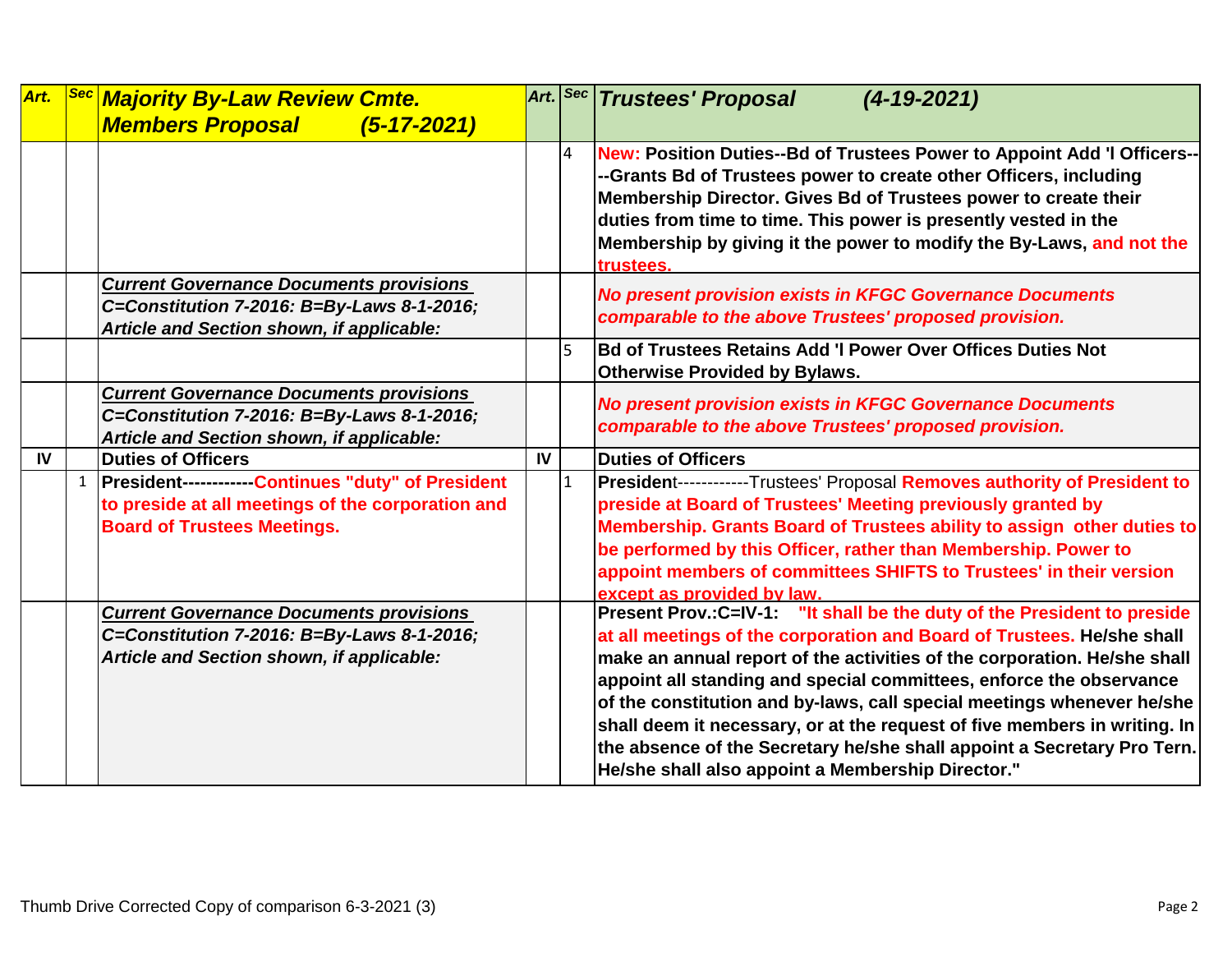| Art. |                | <b>Sec Majority By-Law Review Cmte.</b><br><b>Members Proposal</b><br>$(5 - 17 - 2021)$                                                                                        |              |                | Art.   Sec   Trustees' Proposal<br>$(4 - 19 - 2021)$                                                                                                                                                                                                                                                                                                                                                       |
|------|----------------|--------------------------------------------------------------------------------------------------------------------------------------------------------------------------------|--------------|----------------|------------------------------------------------------------------------------------------------------------------------------------------------------------------------------------------------------------------------------------------------------------------------------------------------------------------------------------------------------------------------------------------------------------|
|      |                | 2 Vice-President                                                                                                                                                               |              | $\overline{2}$ | Vice-President------ Bd of Trustees' proposal seek NEW power over this<br>Officer to perform such other duties as may be prescribed by them as<br>well as by President thus seeking managerial power over this Officer.                                                                                                                                                                                    |
|      |                | 3 Secretary----This <b>NEW</b> provision requires Sect'y to<br>provide draft copy of minutes within 72 hours after<br>meeting for website posting for review by<br>membership. |              | $\overline{3}$ | Secretary----------------DOES NOT REQUIRE POSTING OF MINUTES<br>which are required by Majority of By-Law Review Cmte. Members<br>Proposal.                                                                                                                                                                                                                                                                 |
|      |                | 4 Treasurer                                                                                                                                                                    |              | $\overline{4}$ | Treasurer-----------Board of Trustees' seek NEW power over this Officer<br>to perform such other duties as prescribed by them rather than as<br>previously provided by the Membership for this officer.                                                                                                                                                                                                    |
|      |                | 5 Chief Range Safety Officer [New official title of<br>this position changes to reflect usage. Duties<br>remain unaltered.]                                                    |              | 5              | Range Officer--------------------Trustees' Proposal seeks to have<br><b>Membership RELINQUISHS POWER</b> over this Officer to perform such<br>other duties as may be prescribed by them rather than Membership.<br>Misstates title of position frequently in Trustees Bylaws to title<br>suggested by Majority Proposal By-Laws Review Cmte. Membership<br><b>Proposals: "Chief Range Safety Officer."</b> |
|      |                | 6 Deputy Range Safety Officer                                                                                                                                                  |              | 6              | Deputy Range Office------------------Trustees' Proposals seek to have<br>Membership RELINQUISH POWER over this Officer to perform such<br>other duties as may be prescribed by them rather than by Membership<br>amending By-Laws.                                                                                                                                                                         |
|      |                | 7 Membership Director                                                                                                                                                          |              |                | Membership Director-------------Trustees' Proposals seek to have<br>Membership RELINQUISH POWER over this Officer to perform such<br>other duties as may be prescribed by them rather than by Membership<br>amending By-Laws.                                                                                                                                                                              |
| v    |                | <b>Duties of Board of Trustees</b>                                                                                                                                             | $\mathsf{V}$ |                | <b>Duties of Board of Trustees</b>                                                                                                                                                                                                                                                                                                                                                                         |
|      |                | 1 Members                                                                                                                                                                      |              | $\mathbf{1}$   | Number & Qualifications-----------------Trustees' NEW Proposal<br>Substantial Difference in Number of Trustees (limited to "5" from<br>present to " shall consist of at least 5 members." Trustees' mis-<br>states title of applicable governing law.                                                                                                                                                      |
|      | 2 <sup>1</sup> | Term                                                                                                                                                                           |              | $\overline{2}$ | Term & New Position------------------Changes Number of trustees positions<br>from "at lease 5 trustees" to "Five (5) positions. Adds a new position titled<br>'Chairman of the Board" who presides at Bd of Trustees Meetings.                                                                                                                                                                             |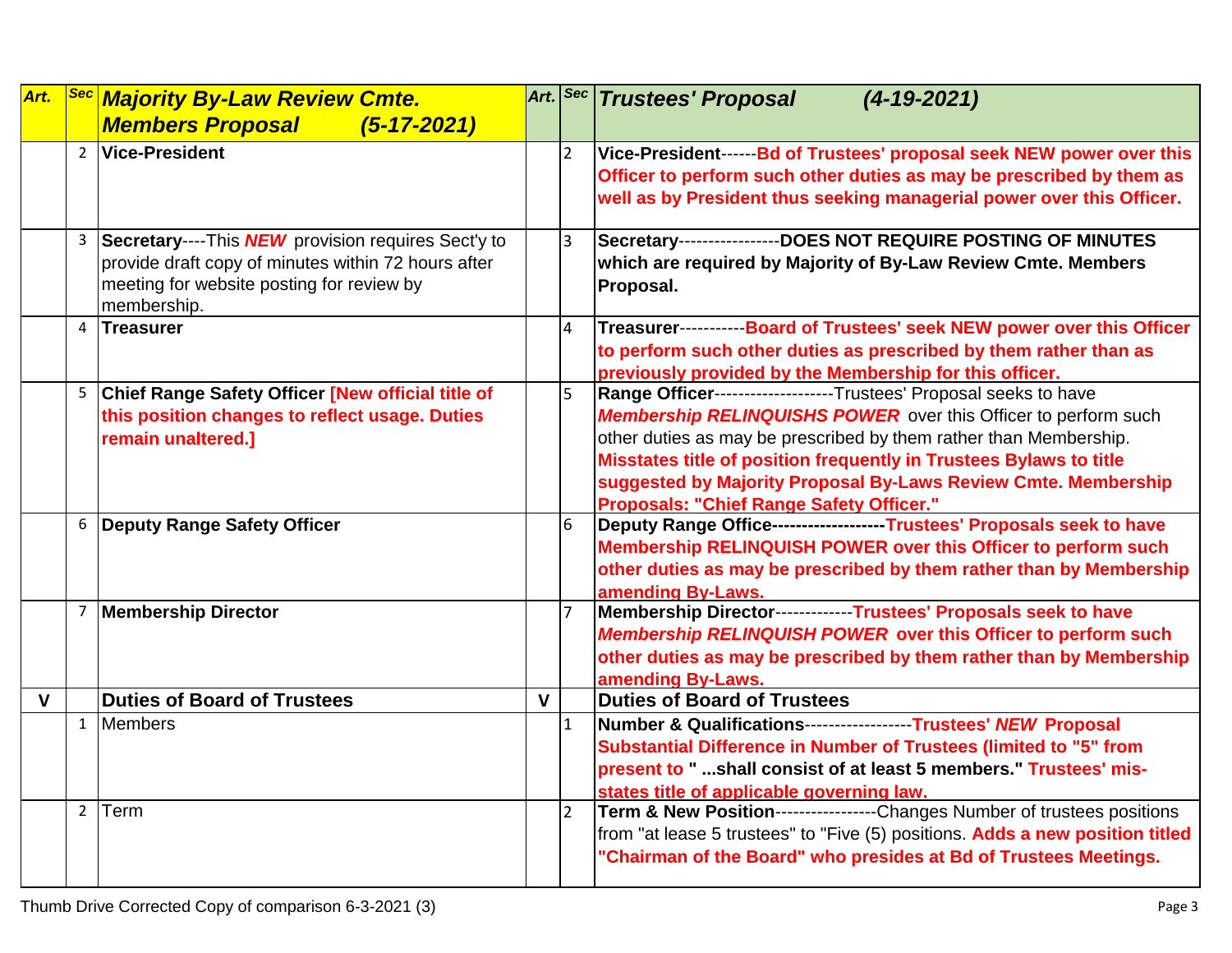| Art. | <b>Sec Majority By-Law Review Cmte.</b>                                                              | $Art.$ Sec     | <b>Trustees' Proposal</b><br>$(4 - 19 - 2021)$                                                                                          |
|------|------------------------------------------------------------------------------------------------------|----------------|-----------------------------------------------------------------------------------------------------------------------------------------|
|      | <b>Members Proposal</b><br>$(5 - 17 - 2021)$                                                         |                |                                                                                                                                         |
|      | 3 Quorum                                                                                             | 3              | Business Affairs------------------ NEW PROVISION Board of Trustees'                                                                     |
|      |                                                                                                      |                | granted power to "MANAGE" KFGC contrary to present                                                                                      |
|      |                                                                                                      |                | Constitution (C=1V, Bd. of Trustees, Sect. 4). Trustee positions                                                                        |
|      |                                                                                                      |                | are long range planners NOT MANAGER/OPERATORS, which                                                                                    |
|      | 4 Authority and Funds: Proposed Provision by Majority                                                | $\overline{4}$ | Officers do.<br>Majority Members of By-Laws Cmte. Report proposal keeps language of                                                     |
|      | Members of By-Laws Cmte. Report proposal is                                                          |                | existing by-laws. Trustees' proposal seeks to "MANAGE" KFGC. THIS IS                                                                    |
|      | <b>IDENTICAL TO EXISTING CONSTITUTIONAL</b>                                                          |                | <b>CONTRARY TO ACCEPTED PRINCIPLES, ATTEMPTS TO INSTUTE</b>                                                                             |
|      | PROVISION (See C=IV Bd of Trustees-Sect. 4                                                           |                | SUCH CHANGE HAVE BEEN NULIFIED BY THE COURTS. Trustees                                                                                  |
|      | "The Board of Trustees shall have charge of the                                                      |                | also assert that they have "fiduciary" responsibility over all assets                                                                   |
|      | business affairs of the corporation and collect all<br>monies due the corporation and turn same over |                | including intangible. Trustees OMIT that the Officers have similar<br>responsibilities under the Not-for Profit Corporation Law (N-PCL) |
|      | to the Treasurer."                                                                                   |                | §717" which states: "Directors and officers shall discharge the duties                                                                  |
|      |                                                                                                      |                | of their respective positions in good faith and with that degree of                                                                     |
|      |                                                                                                      |                | diligence, care and skill which ordinarily prudent men would exercise                                                                   |
|      |                                                                                                      |                | under similar circumstances in like positions."                                                                                         |
|      | 5 Standards and Procedures for Membership: This                                                      | 5              | Standards and Procedures for Membership: This "provision" was proposed                                                                  |
|      | 'provision" was proposed in October 2020 to the                                                      |                | in October 2020 to the Trustees as a draft revision by the Majority By-Laws                                                             |
|      | Trustees as a draft revision by the Majority By-Laws<br>Review Comte. No changes were made.          |                | Review Comte. No changes were made.                                                                                                     |
|      | 6 Suspension of Member Majority Members By-Law                                                       | l6             | Power to Suspend Members------------Trustees' proposal affords no                                                                       |
|      | Review Cmte. proposal gives a member the right                                                       |                | similar right to appeal from Trustees' determination to membership.                                                                     |
|      | to appeal to the Membership from the Trustees                                                        |                |                                                                                                                                         |
|      | determination. Trustees' proposal affords no similar<br>right.                                       |                |                                                                                                                                         |
|      | 7 Member Code of Conduct – Procedure See: New                                                        | $\overline{7}$ | New Trustee Committees created. Audit and Finance Committee                                                                             |
|      | <b>Proposed Provision Gives RIGHT to MEMBER TO</b>                                                   |                | Continues unchanged from C=-(See C=IV Bd of Trustees-Sect.6)---                                                                         |
|      | <b>APPEAL TO MEMBERSHIP from Trustees'</b>                                                           |                | ---Trustees should be able to form committees so that their                                                                             |
|      | Determination: "At 5-17-2021 By-Laws A=X,S=10,<br>$3)$ "                                             |                | lduties can be shared.                                                                                                                  |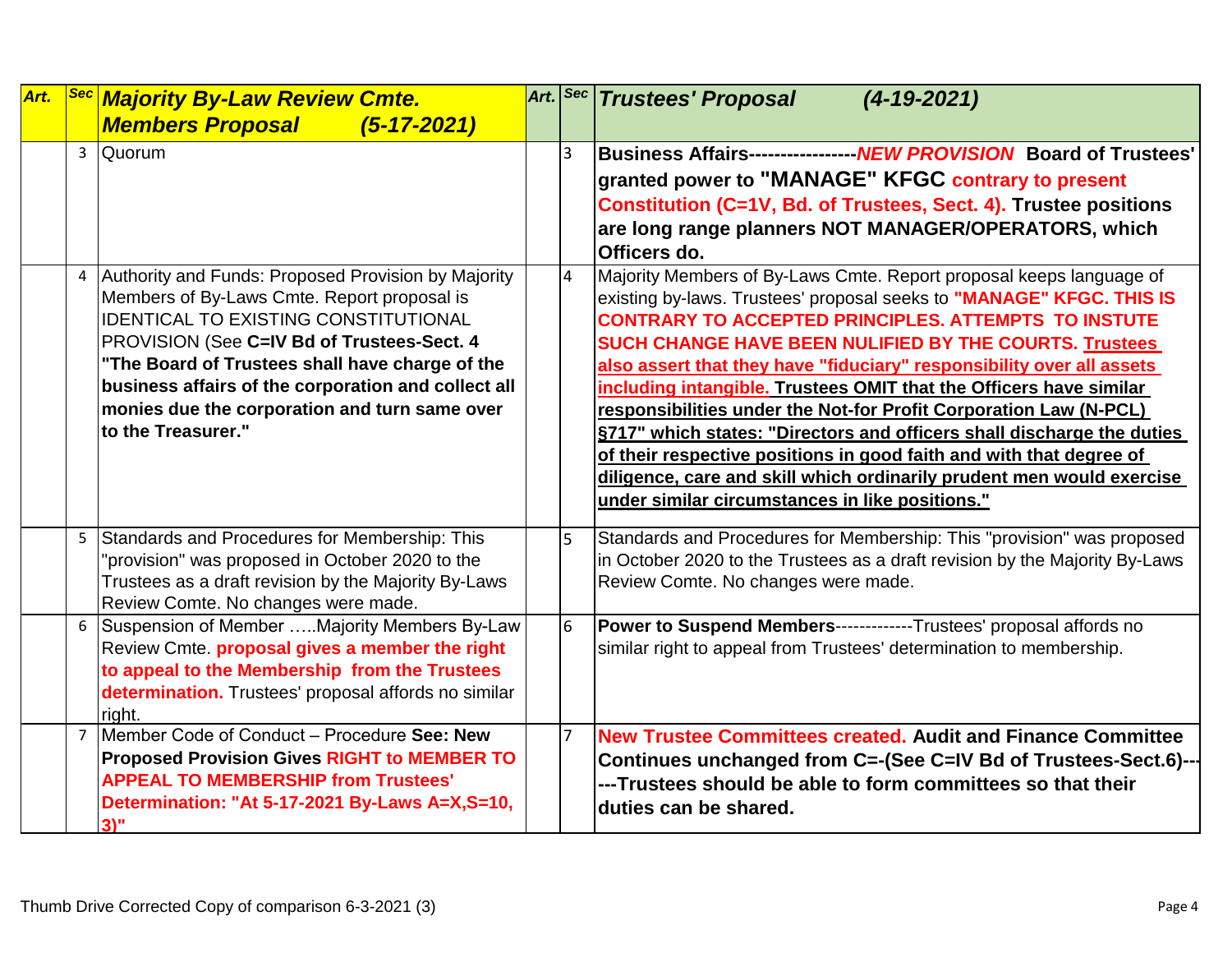| Art. |                | <b>Sec</b> Majority By-Law Review Cmte.                                                                                                                                                        |    |                      | Art.   Sec   Trustees' Proposal<br>$(4 - 19 - 2021)$                                                                                                                                                                                                                                                                                                                                                                                                                                                                                                                                                                                            |
|------|----------------|------------------------------------------------------------------------------------------------------------------------------------------------------------------------------------------------|----|----------------------|-------------------------------------------------------------------------------------------------------------------------------------------------------------------------------------------------------------------------------------------------------------------------------------------------------------------------------------------------------------------------------------------------------------------------------------------------------------------------------------------------------------------------------------------------------------------------------------------------------------------------------------------------|
|      |                | <b>Members Proposal (5-17-2021)</b>                                                                                                                                                            |    |                      |                                                                                                                                                                                                                                                                                                                                                                                                                                                                                                                                                                                                                                                 |
|      |                | 8 Audit and Finance Committee -- Continues<br>unchanged. (See C=IV Bd of Trustees-Sect.6)                                                                                                      |    | 8                    | Trustee Absent Three Meeting----------------Trustees seek to take from the<br>President the power to approve or reject excuse of Trustee for missing 3 or<br>more meetings.                                                                                                                                                                                                                                                                                                                                                                                                                                                                     |
|      |                | 9 Attendance Requirement--------Trustee Absent<br>Three Meeting-----------------Presently President has<br>the power to approve or reject excuse of Trustee for<br>missing 3 or more meetings. |    | $\overline{9}$       | Trustees seek to take from the Membership the power to fill some<br>vacant positions where one year or less remains on an unexpired term.<br>Their Claim is past "practice and procedure," but no evidence of such<br>past practice or procedure was found in prior official minute books. In<br>January of 2020 the new elected president called a Special Meeting at<br>which elections occurred to fill his vacant trustee position and other<br>vacant positions. The Trustees' proposal would deprive Membership of<br>selection of officers (and even trustees), for the remainer of their term<br>if less that one year left in vacancy. |
|      |                |                                                                                                                                                                                                |    | 10                   | <b>Power to Accept/Reject Contributions---------------This appears</b><br>unnecessary but may have a valid purpose. Trustees should explain.                                                                                                                                                                                                                                                                                                                                                                                                                                                                                                    |
|      |                | 1 County Council                                                                                                                                                                               |    |                      |                                                                                                                                                                                                                                                                                                                                                                                                                                                                                                                                                                                                                                                 |
|      |                | County Council - Delegate and Alternate Delegate                                                                                                                                               |    |                      |                                                                                                                                                                                                                                                                                                                                                                                                                                                                                                                                                                                                                                                 |
|      | $\overline{3}$ | Event, Activity and Venue Committees and other Standing<br><b>Committees</b>                                                                                                                   |    |                      |                                                                                                                                                                                                                                                                                                                                                                                                                                                                                                                                                                                                                                                 |
|      |                | <b>Event and Activity Committees - Purpose/Operation</b>                                                                                                                                       |    |                      |                                                                                                                                                                                                                                                                                                                                                                                                                                                                                                                                                                                                                                                 |
|      |                | <b>Event, Activity and Venue Directors</b>                                                                                                                                                     |    |                      |                                                                                                                                                                                                                                                                                                                                                                                                                                                                                                                                                                                                                                                 |
|      |                | Details listed in items 1) - 10) specifies operation<br>procedure for event, activity and venue committees"<br>formed by the President and<br>approved by the Board of Trustees"               |    |                      |                                                                                                                                                                                                                                                                                                                                                                                                                                                                                                                                                                                                                                                 |
| VII  |                | <b>Membership</b>                                                                                                                                                                              | VI |                      | <b>Membership</b>                                                                                                                                                                                                                                                                                                                                                                                                                                                                                                                                                                                                                               |
|      |                | 1 Application                                                                                                                                                                                  |    |                      | <b>Application For Membership</b>                                                                                                                                                                                                                                                                                                                                                                                                                                                                                                                                                                                                               |
|      |                | 2   Balloting                                                                                                                                                                                  |    | $\overline{2}$       | <b>Balloting For Membership</b>                                                                                                                                                                                                                                                                                                                                                                                                                                                                                                                                                                                                                 |
|      |                | 3 Life Members                                                                                                                                                                                 |    | 3                    | Life Member                                                                                                                                                                                                                                                                                                                                                                                                                                                                                                                                                                                                                                     |
|      |                | Junior Membership - Age                                                                                                                                                                        |    | $\overline{a}$       | Junior Membership                                                                                                                                                                                                                                                                                                                                                                                                                                                                                                                                                                                                                               |
|      | 4A             | Junior Membership - Sponsor                                                                                                                                                                    |    |                      | <b>Family Membership</b>                                                                                                                                                                                                                                                                                                                                                                                                                                                                                                                                                                                                                        |
|      | 6              | 5   Family Membership<br>No Discrimination Required policy and New<br>"Proposal."                                                                                                              |    | 5<br>$6\phantom{1}6$ | No Discrimination Required policy and New "Proposal."                                                                                                                                                                                                                                                                                                                                                                                                                                                                                                                                                                                           |

Thumb Drive Corrected Copy of comparison 6-3-2021 (3) Page 5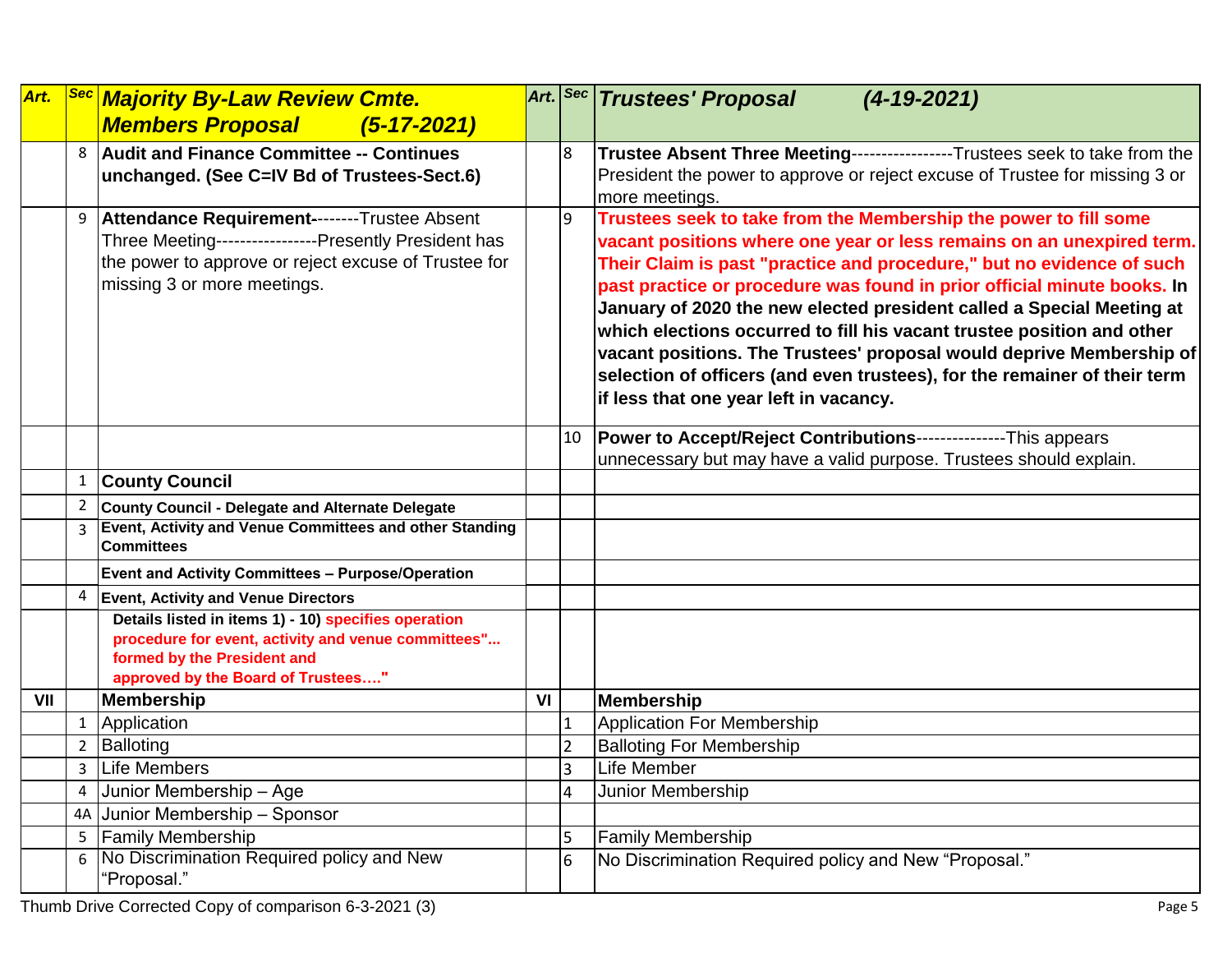| Art. |                | <b>Sec Majority By-Law Review Cmte.</b>                        |     | Art. Sec       | <b>Trustees' Proposal</b><br>$(4 - 19 - 2021)$ |
|------|----------------|----------------------------------------------------------------|-----|----------------|------------------------------------------------|
|      |                | <b>Members Proposal</b><br>$(5 - 17 - 2021)$                   |     |                |                                                |
|      |                |                                                                |     | 7              | Membership Not Transferable - Keycard          |
|      |                |                                                                |     | $\overline{8}$ | <b>Termination of Membership</b>               |
| VIII |                | <b>Administration</b>                                          |     |                |                                                |
|      |                | <b>Financial Provisions</b>                                    |     |                |                                                |
|      |                | Budget                                                         |     |                |                                                |
|      |                | 2 Appropriations and Expenditures - Majority Vote<br>Required  |     |                |                                                |
|      |                | 3 Emergency Purchases/Services over \$150.00.                  |     |                |                                                |
|      |                | 4 Purchases/Services over \$1,000.00                           |     |                |                                                |
|      |                | 5 Purchases Within Pre-Approved Budget                         |     |                |                                                |
|      | 6 <sup>1</sup> | . Contracts and Other Instruments                              |     |                |                                                |
|      |                | Maintenance and Filing of Contracts, Etc.                      |     |                |                                                |
|      |                | 8 Capital Reserve Account - Creation                           |     |                |                                                |
|      |                | 9 Capital Reserve Account - Donations                          |     |                |                                                |
|      |                |                                                                |     |                |                                                |
|      |                | <b>Dues</b>                                                    | VII |                | <b>Dues</b>                                    |
|      |                |                                                                |     |                |                                                |
|      |                | 10 Dues                                                        |     |                |                                                |
|      |                |                                                                |     | $\overline{1}$ | Recommended by Trustees Approved by Membership |
|      |                | 1) Payable in Advance                                          |     | $\overline{2}$ | <b>Dues Payable</b>                            |
|      |                | 2) Calendar Year Membership                                    |     | 2A             | <b>Membership Year</b>                         |
|      |                | ((See T/ee Art VII-Sect 2A))<br>3) Application After October 1 |     | 2B             | Payment - Application After October -          |
|      |                | ((See T/ee Art VII-Sect 2B))                                   |     |                |                                                |
|      |                | 4) Amount: Recommended by Trustees Approved by                 |     | $\overline{3}$ | <b>Initiation Fee</b>                          |
|      |                | Membership                                                     |     |                |                                                |
|      |                | ((See T/ee Art VII-Sect 1))                                    |     |                |                                                |
|      |                | 5) Initiation Fee.                                             |     | $\overline{4}$ | Dues - Junior Member                           |
|      |                | ((See T/ee Art VII-Sect 3))                                    |     |                |                                                |
|      |                | 6) Junior Member.                                              |     | $\overline{5}$ | <b>Working Membership dues</b>                 |
|      |                | ((See T/ee Art VII-Sect 4))                                    |     |                |                                                |
|      |                |                                                                |     |                |                                                |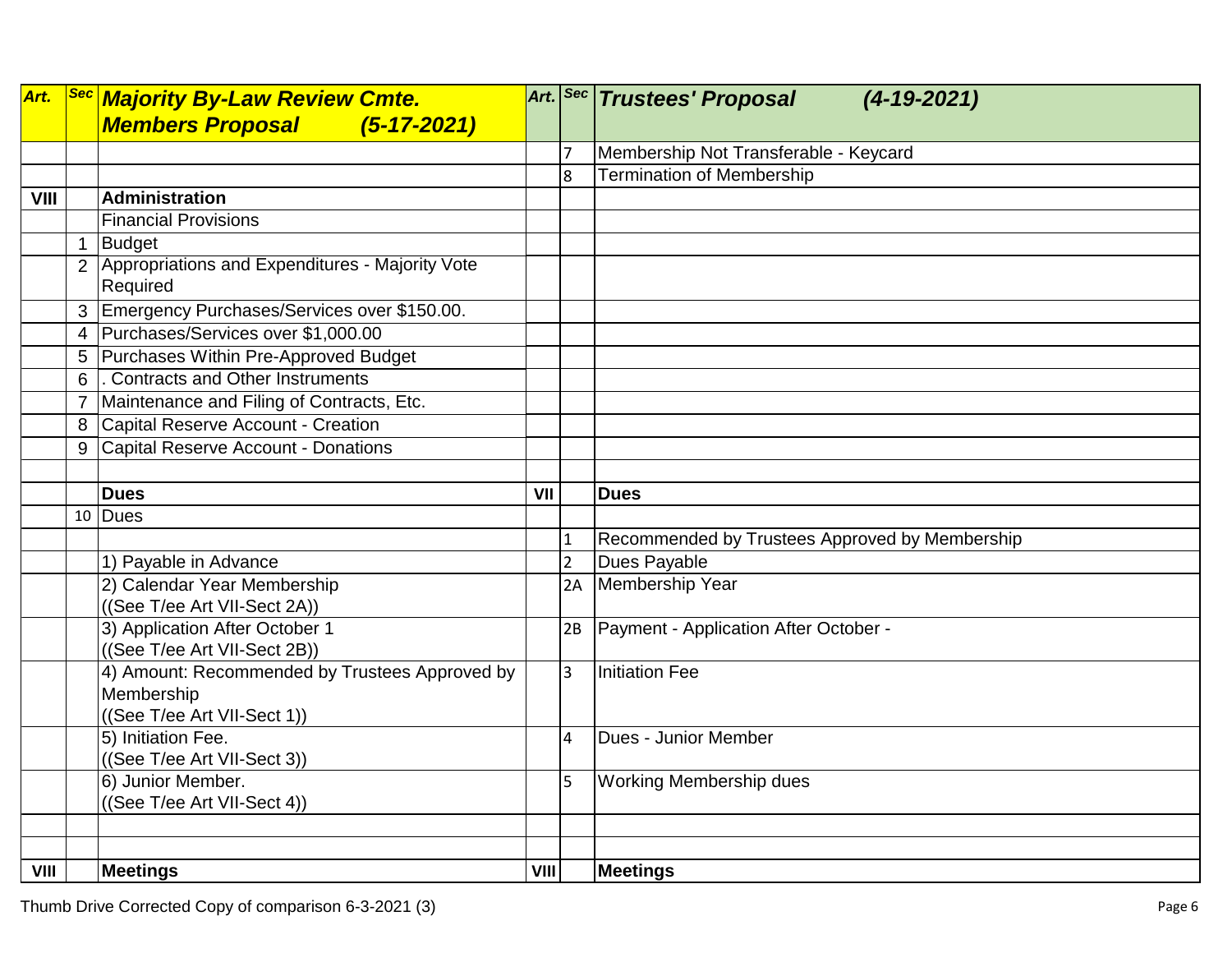| Art. |    | <b>Sec Majority By-Law Review Cmte.</b>                                         |              | Art.   Sec   Trustees' Proposal<br>$(4 - 19 - 2021)$                                                                                                                                                                                                                                                                                                                                                                                                                                                                                                                                                                                                                                                                                                                                                                  |
|------|----|---------------------------------------------------------------------------------|--------------|-----------------------------------------------------------------------------------------------------------------------------------------------------------------------------------------------------------------------------------------------------------------------------------------------------------------------------------------------------------------------------------------------------------------------------------------------------------------------------------------------------------------------------------------------------------------------------------------------------------------------------------------------------------------------------------------------------------------------------------------------------------------------------------------------------------------------|
|      |    | <b>Members Proposal</b><br>$(5 - 17 - 2021)$                                    |              |                                                                                                                                                                                                                                                                                                                                                                                                                                                                                                                                                                                                                                                                                                                                                                                                                       |
|      |    | 11 Trustees' Meetings - Postponement/Cancellation                               | $\mathbf{1}$ | <b>Trustees' Meetings</b>                                                                                                                                                                                                                                                                                                                                                                                                                                                                                                                                                                                                                                                                                                                                                                                             |
|      |    | 12 Membership Meetings - Regular, Annual and Special                            | 1A           | Trustees' meetings on First Monday of each month. Time to be designated                                                                                                                                                                                                                                                                                                                                                                                                                                                                                                                                                                                                                                                                                                                                               |
|      |    | Meetings.                                                                       |              | by Trustees. Meetings to be held at Clubhouse or grounds unless otherwise<br>stated.                                                                                                                                                                                                                                                                                                                                                                                                                                                                                                                                                                                                                                                                                                                                  |
|      |    | 13 Meetings -Special Meetings - Call by Members or<br>President.                | 1B           | Falling on National Holiday/Postponement/Cancellation of Trustees' Meeting<br>Circumstances                                                                                                                                                                                                                                                                                                                                                                                                                                                                                                                                                                                                                                                                                                                           |
|      | 13 | 1) Special Meetings - Call of The President - Call<br>of Five Members.          |              | 1C   Adjournment of Trustees' Meeting -- New provision. No similar provision<br>exists in Member Approved 2016 Constitution or By-Laws. Provides<br>only Trustee's can adjourn a Trustees' Meeting to another time and<br>place.                                                                                                                                                                                                                                                                                                                                                                                                                                                                                                                                                                                      |
|      | 13 | 2) Business to Be Transacted At Special Meeting                                 | 1D           | Trustees' Call for Special Meeting (Trustees' cannot act legally outside of a<br>meeting unless their consent to so and their result is in writing and<br>"unanimous."                                                                                                                                                                                                                                                                                                                                                                                                                                                                                                                                                                                                                                                |
|      |    | 14 Meetings – Place of Meeting                                                  | 1E           | Trustees' Meeting Procedures Executive Session  The need for this<br>provision is likely the result of there being no approved body of<br>parliamentary procedure selected by the Trustees'. Thus, separate provision<br>needs to be made as such event occurs, rather than rely upon recognized<br>sources.                                                                                                                                                                                                                                                                                                                                                                                                                                                                                                          |
|      |    | 15 Exigent Circumstances - President May Designate<br><b>Alternate Place</b>    | 1F           | Quorum Specified - "Chairman of the Board of Trustees shall "RUN" the<br>meeting." Contrary to Existing Provision at C=IV-1, which provides that<br>the President "presides" at Trustees' Meetings. [Note: The term "run<br>the meeting" was likely not chosen by Trustees' Attorney Trainor since<br>the same is "inartful" and lacks precision required for legal purposes.<br>This is one example of the multiple use of inconsistent terms in their<br>proposed "bylaws" (including without limitation, misuse of the term<br>"Chief Range Safety Officer," incorrect reference to the title of the<br>governing body of law: "Not-for-Profit Corporation Law", all of which<br>could subject the Trustees' proposed Bylaws (if approved and<br>adopted) to adverse judicial scrutiny and possible nullification. |
|      |    | 16 Postponement of Membership Meetings That Fall on<br><b>National Holidays</b> |              | 1G   Determination of Act of Majority Trustees Voting. Requires that a majority<br>vote be action of entire board regardless of dissent, unless law requires<br>otherwise.                                                                                                                                                                                                                                                                                                                                                                                                                                                                                                                                                                                                                                            |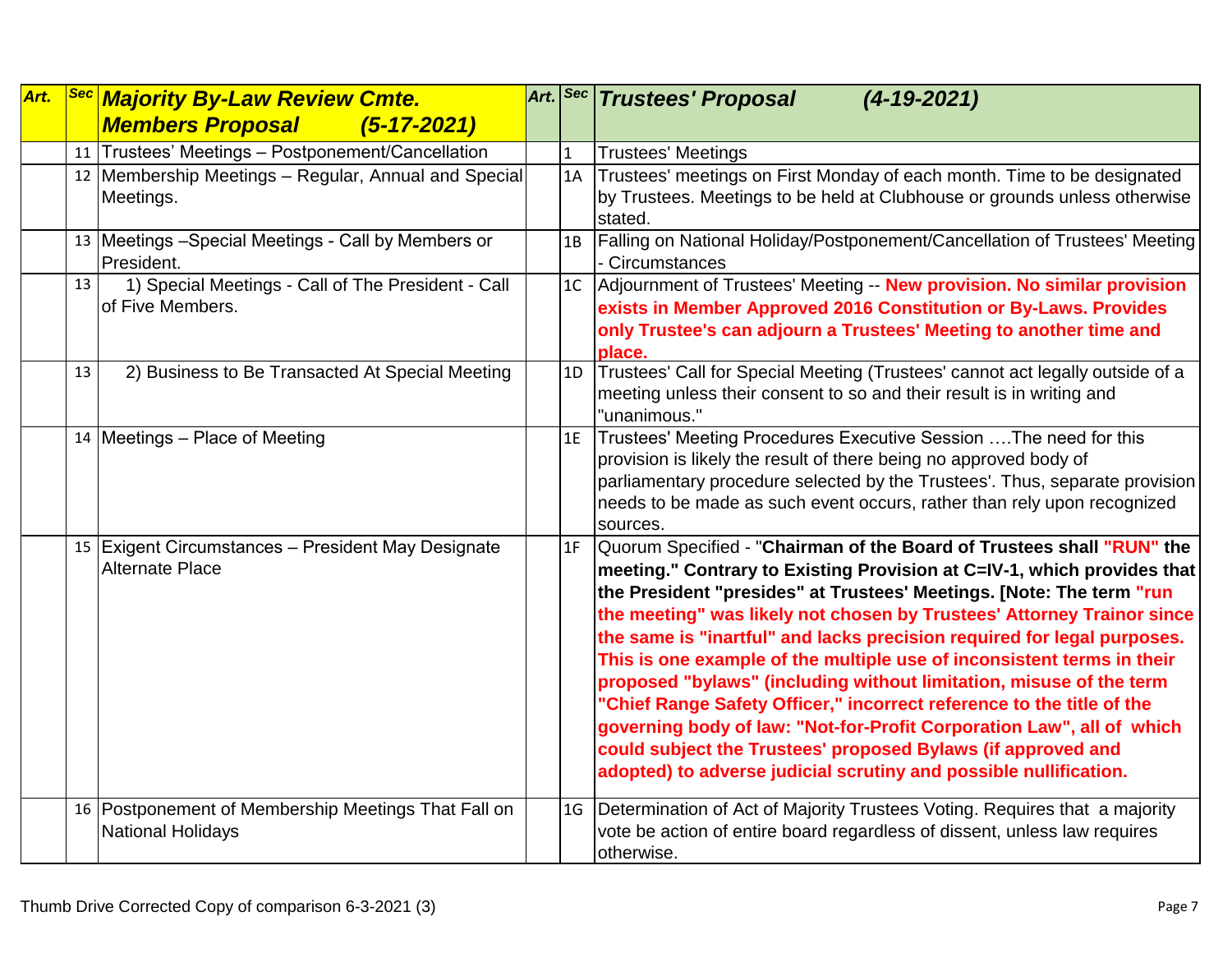| Art.        | Sec | <b>Majority By-Law Review Cmte.</b>                                                       |    |                | Art.   Sec   Trustees' Proposal<br>$(4 - 19 - 2021)$                                                                                                                                                                                                                                                                                            |
|-------------|-----|-------------------------------------------------------------------------------------------|----|----------------|-------------------------------------------------------------------------------------------------------------------------------------------------------------------------------------------------------------------------------------------------------------------------------------------------------------------------------------------------|
|             |     | <b>Members Proposal</b><br>$(5 - 17 - 2021)$                                              |    |                |                                                                                                                                                                                                                                                                                                                                                 |
| <b>VIII</b> |     | <b>Election Provisions</b>                                                                |    | 1H             | President or Vice-President at Meetings. States such officers "should be<br>present at such regular Trustees' Meetings" but does not require their<br>attendance.                                                                                                                                                                               |
|             |     | 17 Ballot - Acclamation                                                                   |    | $\overline{2}$ | <b>Membership Meetings</b>                                                                                                                                                                                                                                                                                                                      |
|             |     | 18   Inspectors - In-Person Voting                                                        |    | 2A             | Provides date when KFGC regular meeting to be held. Third Monday of<br><b>Each Month</b>                                                                                                                                                                                                                                                        |
|             |     | 19   Only Members in Good Standing Eligible to Vote                                       |    | 2B             | Annual Meeting is December for Elections. (Third Monday of December.<br>Elected for the ensuing year).                                                                                                                                                                                                                                          |
|             |     | 20 Member Voting Rights - Identification                                                  |    |                | 2C Regular or Special Meetings Falling on National Holidays. Such meeting<br>automatically to be held on Next Monday.                                                                                                                                                                                                                           |
|             |     | 21 Elections - Quorum - In-Person Only Voting                                             |    | 2D             | Special meetings Call or President or 5 Members in Writing.                                                                                                                                                                                                                                                                                     |
|             |     | 22 Conduct of Election - On-Line Voting and Paper<br><b>Ballot Voting. NEW Provision.</b> |    | 2E             | Membership Meeting Place - Extenuating Circumstances Requiring Move-<br>Procedures. (The President, with approval from the Board of Trustees,<br>may designate alternate location). Five Trustees cannot act individually<br>outside of a regular meeting except unanimously in writing. This places an<br>unnecessary burden on the President. |
|             |     | 23 Conduct of Election - Paper Ballot or Voting -<br><b>Presiding Officer</b>             |    | 2F             | Members' Quorum                                                                                                                                                                                                                                                                                                                                 |
|             |     | 24 On-Line Voting - Commencement                                                          |    | 2G             | Procedure if no Quorum                                                                                                                                                                                                                                                                                                                          |
|             |     | 25 Conduct of Election - Paper Ballot Voting -<br><b>Written Secret Ballot</b>            |    | 3              | <b>Order of Business</b>                                                                                                                                                                                                                                                                                                                        |
|             |     | 26 On-Line Voting – Closing of List of Candidates<br><b>Ifor Elective Office</b>          | IX |                | <b>Standing Committees</b>                                                                                                                                                                                                                                                                                                                      |
|             |     | 27 All Elections - All Voting Issues - One Member -<br>One Vote                           |    | 1              | Appointment: At Annual Meeting                                                                                                                                                                                                                                                                                                                  |
|             |     | 22 Conduct of Election - On-Line Voting and Paper<br><b>Ballot Voting</b>                 |    |                | 1A Approval Required: Delegate and an Alternate to the County Council                                                                                                                                                                                                                                                                           |
|             |     | 23 Conduct of Election - Paper Ballot or Voting -<br><b>Presiding Officer</b>             |    | $\overline{2}$ | Regulation / Control of Standing Committees: "Chairs and members of said<br>committees serve at the pleasure of and are answerable to the <b>Board of</b><br><b>Trustee"</b>                                                                                                                                                                    |
|             |     | 24 On-Line Voting – Commencement                                                          |    | 3              | Committee Rules - Adoption: Each committee adopts own Rules consistent<br>with those Rules Adopted by Trustees                                                                                                                                                                                                                                  |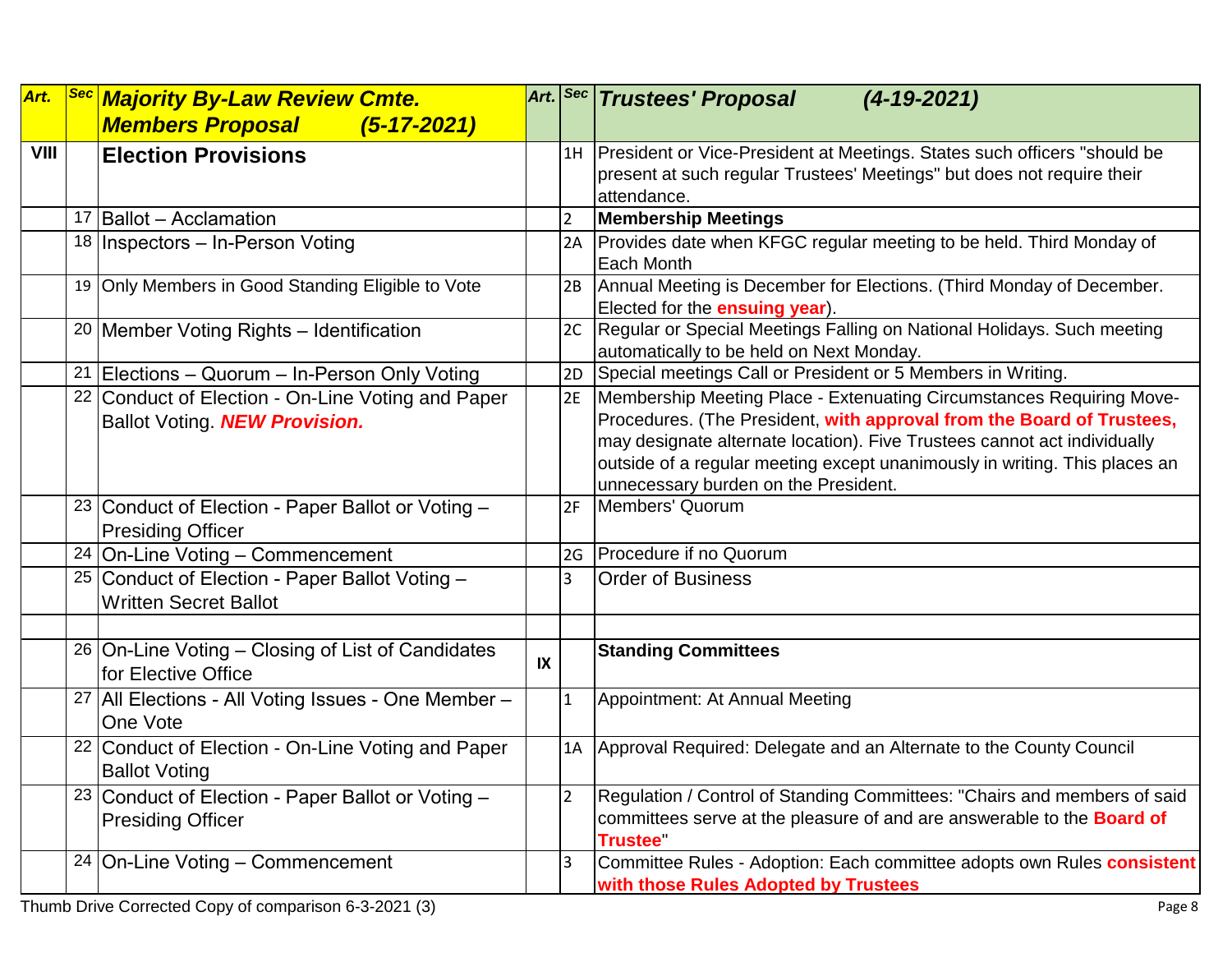| Art. |    | <b>Sec Majority By-Law Review Cmte.</b>                                                                                                                                                             |              |                | Art.   Sec   Trustees' Proposal<br>$(4 - 19 - 2021)$                                                                                          |
|------|----|-----------------------------------------------------------------------------------------------------------------------------------------------------------------------------------------------------|--------------|----------------|-----------------------------------------------------------------------------------------------------------------------------------------------|
|      |    | <b>Members Proposal</b><br>$(5 - 17 - 2021)$                                                                                                                                                        |              |                |                                                                                                                                               |
|      |    | 25 Conduct of Election - Paper Ballot Voting -<br><b>Written Secret Ballot</b>                                                                                                                      | $\mathbf{x}$ |                | Event, Activity, Venue Directors (EAV)                                                                                                        |
|      |    | 26 On-Line Voting – Closing of List of Candidates<br>for Elective Office                                                                                                                            |              | $\mathbf 1$    | Creation of EAV Directors. List to be submitted to Board of Trustees. NO<br><b>INDICATION OF WHOSE IN CHARGE OF THESE DIRECTORS</b>           |
|      |    | 27 All Elections - All Voting Issues - One Member -<br>One Vote                                                                                                                                     |              | $\overline{2}$ | Specific Duties of EAV Directors. EAV Directors to cooperate, etc.                                                                            |
|      |    | Administration                                                                                                                                                                                      |              | 3              | More Specific Duties of EAV Directors. EAV Directors submit budgets to<br>Board annually, etc.                                                |
|      |    | 28 Electronic Voting or a Combination of Electronic<br>and In-Person Voting - Quorum Requirements at<br>Annual or Special Meeting for Voting Purposes to<br><b>Elective Office. [New Provision]</b> |              | 4              | Club Elective Positions. EAV Directors may hold multiple EAV Directorships                                                                    |
|      |    | 29 Failure to Have a Quorum - Electronic Voting or a<br>Combination of Electronic and In-Person Voting<br>[New Provision]                                                                           | XI           |                | <b>Appropriations and Expenditures</b>                                                                                                        |
|      |    | 30 Majority Vote Required                                                                                                                                                                           |              | 1              | Vote. Requires that a majority vote of Trustees or Membership Meeting                                                                         |
|      |    | 31 Oath of Office Required. [New Provision]                                                                                                                                                         |              | 2              | Regular Recurring Bills. Treasurer is authorized to pay normal reoccurring<br>bills. Report to Membership and Trustees at Respective Meetings |
|      |    | <b>Membership Meeting Provisions</b>                                                                                                                                                                |              | 3              | Procedures for Emergency Purchases/Services over \$150.00. Needs prior<br>approval from the Trustees except if emergency.                     |
|      |    | 32 In-Person Meeting or Part Thereof - Call to Order<br>- If No Quorum                                                                                                                              |              | $\overline{4}$ | Procedures for Purchases/Services over \$1,000.00. Bids Required.                                                                             |
|      | 33 | <b>Order of Business.</b>                                                                                                                                                                           |              | 5              | Procedure for Purchases Within a Pre-Approved Budget. Permitted<br>procedure if pre-approved no further approval.                             |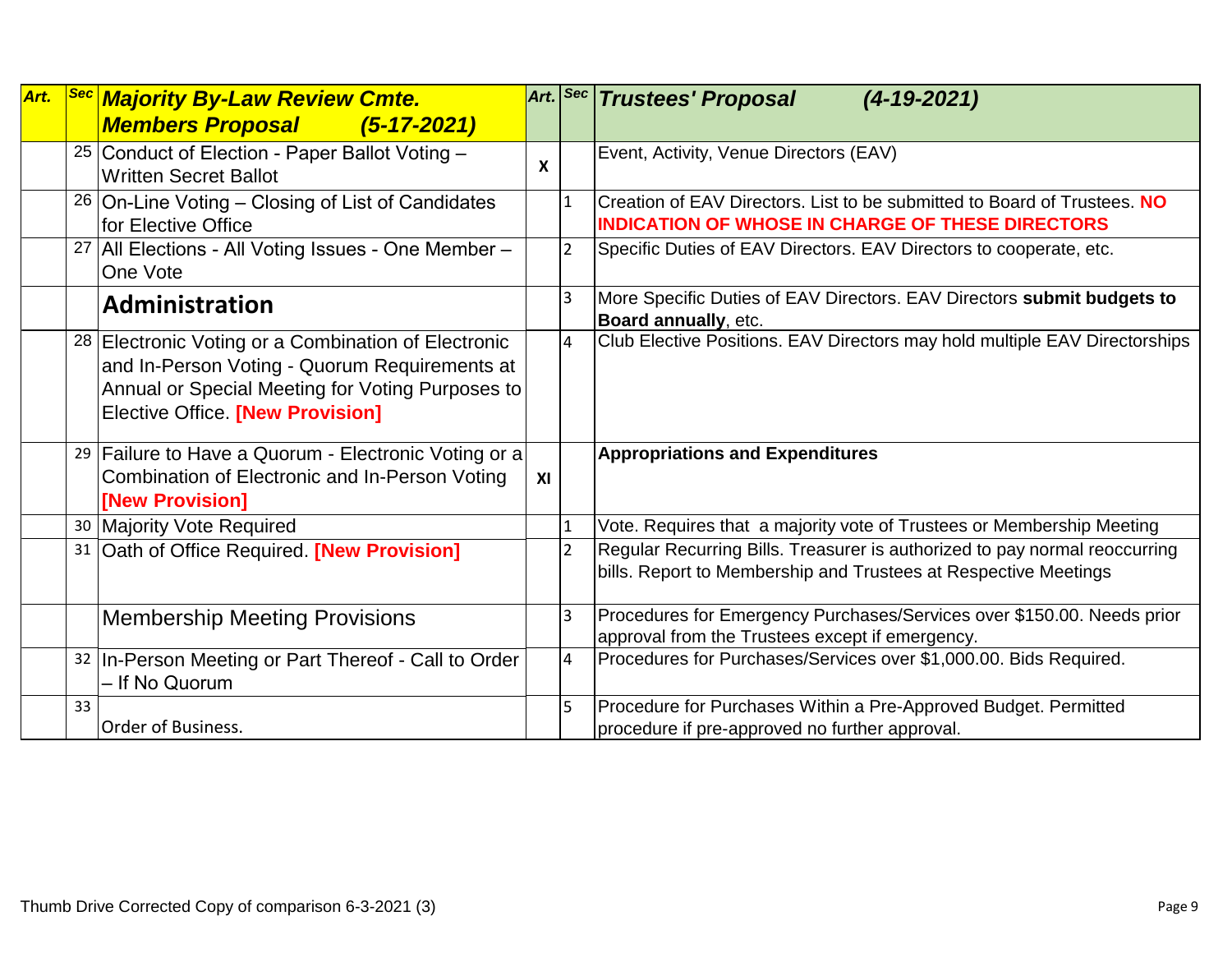| Art.                   |                | <b>Sec Majority By-Law Review Cmte.</b>                                    |      |                | Art.   Sec   Trustees' Proposal<br>$(4 - 19 - 2021)$                                                                                                                                                                                                                                              |
|------------------------|----------------|----------------------------------------------------------------------------|------|----------------|---------------------------------------------------------------------------------------------------------------------------------------------------------------------------------------------------------------------------------------------------------------------------------------------------|
|                        |                | <b>Members Proposal</b><br>$(5 - 17 - 2021)$                               |      |                |                                                                                                                                                                                                                                                                                                   |
|                        |                | 34 Transfer of Membership                                                  |      | 6              | Signing of All Contracts and the like. [New Provision]. Need advance<br>approval of Trustees. Signed by a Trustee and signature "by one of the<br>Trustees or if they so delegate by the President or Vice President."<br>[[Approved contracts traditionally signed by President and Secretary.]] |
|                        |                | 35 Termination of Membership.                                              |      | 7              | Possession of signed contracts, leases, agreements. [[Secretary to maintain<br>original or copies of contracts at clubhouse.]]                                                                                                                                                                    |
|                        |                | 36   Reinstatement.                                                        | XII  |                | <b>Budget</b>                                                                                                                                                                                                                                                                                     |
|                        |                | 37 No Proxy Voting Shall be Permitted.                                     |      | 1              | Time for Presentment to Trustees [[To be presented at or prior to the<br>October Trustees meeting each year.]]                                                                                                                                                                                    |
| $\mathsf{I}\mathsf{X}$ |                | <b>Member Benefits - Use of Club Property</b>                              |      | $\overline{2}$ | Time for Presentment to Membership [[Present at the November Club<br>Membership Meeting - Vote on at December Annual Club Membership<br>Meeting 11                                                                                                                                                |
|                        |                | <sup>1</sup> Storage of Member Property.                                   |      | $\overline{3}$ | [New Provision] Emergency Situations [[Trustees shall operate the Club<br>under the budget they approve.]] Trustees are NOT operating officers.                                                                                                                                                   |
| $\boldsymbol{X}$       |                | <b>Administration Provisions</b>                                           | XIII |                | <b>Capital &amp; Operating Reserve Account</b>                                                                                                                                                                                                                                                    |
|                        | $\mathbf{1}$   | <b>Emergency Situations</b>                                                |      | 1              | References Trustees' Resolution, dated July 9, 2018. [Created Capital<br>Reserve Account.] [SAME]                                                                                                                                                                                                 |
|                        | $\overline{2}$ | <b>Club Closures</b>                                                       |      |                | 1A Donations to the Capital Reserve Account. [May be earmarked by the donor<br>for special projects.] [SAME]                                                                                                                                                                                      |
|                        | 3              | Club Closures - Reopening Plans of Action                                  |      | 1B             | How Capital Reserve Account Held. Kept separate from the general<br>account. [SAME]                                                                                                                                                                                                               |
|                        |                | 4 Range Closures                                                           |      |                | 1C Withdrawal of Funds from Capital Reserve Account. Majority vote of the<br>Board of Trustees required to disburse, two signatures required. [SAME]                                                                                                                                              |
|                        |                | 5 Range Use - Insurance Coverage Requirement                               |      | $\overline{2}$ | Operating Reserve Account. A "rainy day" fund. [SAME]                                                                                                                                                                                                                                             |
|                        |                | $6$ Elections – Term of Office – Officers, Trustees and other<br>positions |      | 2A             | Review of Operating Reserve Account. Annual Review. Majority vote of the<br>Board of Trustees required to disburse, two signatures required. [SAME]                                                                                                                                               |
|                        |                | 7 Elections - Electronic Voting                                            |      |                | 2B Withdrawal of Funds from Operating Reserve Account. Majority vote of the<br>Board of Trustees required to disburse, two signatures required. [SAME]                                                                                                                                            |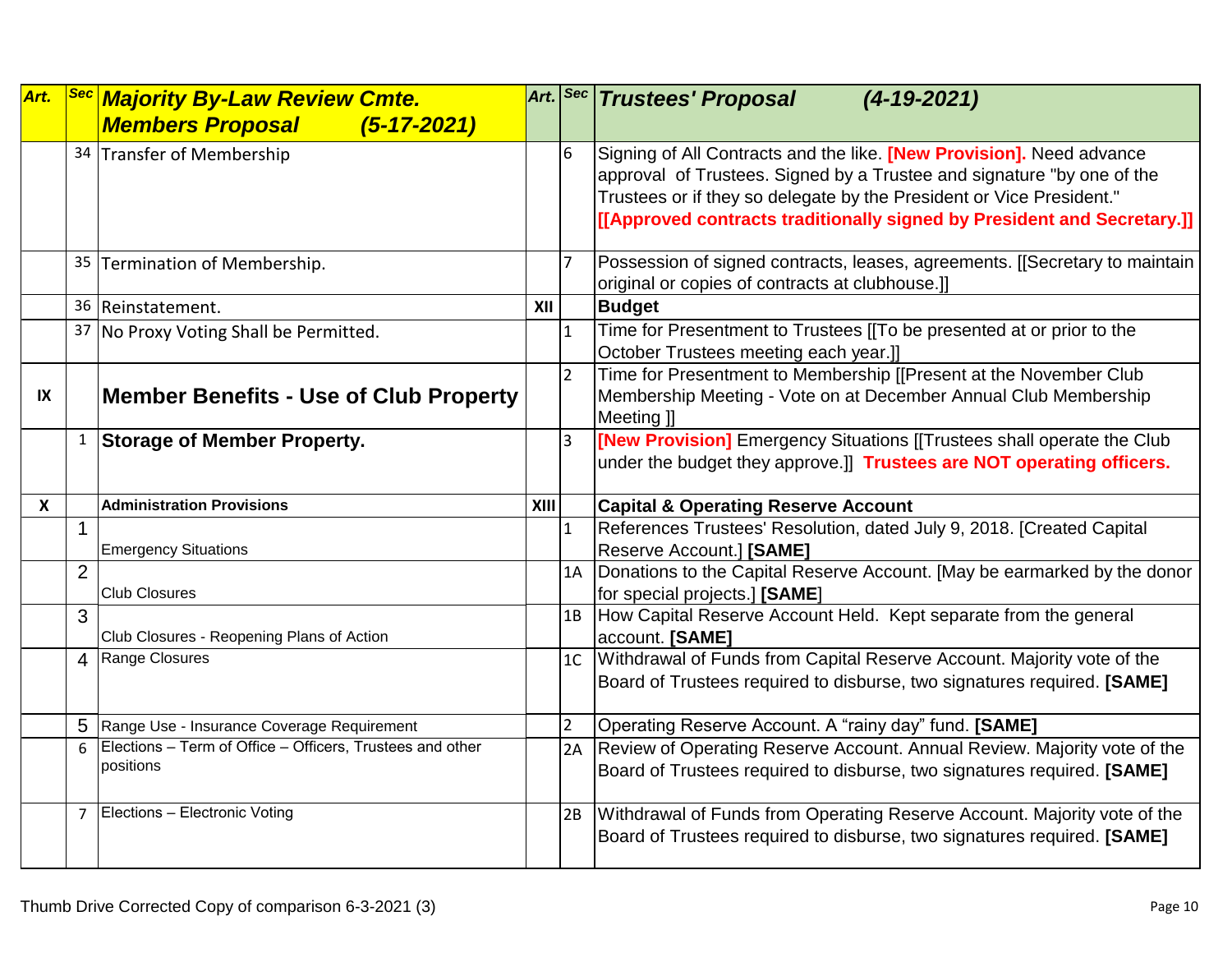| Art. | <b>Sec</b>   | <b>Majority By-Law Review Cmte.</b>                                                                                                           |            |                 | Art.   Sec   Trustees' Proposal<br>$(4 - 19 - 2021)$                                                                                                                                                                                                                                                                                                                                                                                                                                                                                                                                                                                                                    |
|------|--------------|-----------------------------------------------------------------------------------------------------------------------------------------------|------------|-----------------|-------------------------------------------------------------------------------------------------------------------------------------------------------------------------------------------------------------------------------------------------------------------------------------------------------------------------------------------------------------------------------------------------------------------------------------------------------------------------------------------------------------------------------------------------------------------------------------------------------------------------------------------------------------------------|
|      |              | <b>Members Proposal</b><br><u>(5-17-2021)</u>                                                                                                 |            |                 |                                                                                                                                                                                                                                                                                                                                                                                                                                                                                                                                                                                                                                                                         |
|      | $\mathsf{R}$ | Ex Officio Officer and Trustees Prohibited From Holding<br><b>Multiple Voting Positions</b>                                                   | <b>XIV</b> |                 | <b>Elections</b>                                                                                                                                                                                                                                                                                                                                                                                                                                                                                                                                                                                                                                                        |
|      | 9            | Elections - Vacancies                                                                                                                         |            |                 | Ballot except if unopposed. Provides Officers/trustees shall be elected by<br>"ballot." [VIII-17]                                                                                                                                                                                                                                                                                                                                                                                                                                                                                                                                                                       |
|      |              | 10 Administrative - Suspension or Expulsion of Members                                                                                        |            | $\overline{2}$  | Tellers. "At the election of officers/trustees there shall be three tellers<br>appointed who shall receive and count all votes in the presence of<br>members." [[VIII-18]                                                                                                                                                                                                                                                                                                                                                                                                                                                                                               |
|      |              | 1)-8) Eight subdivisions detail Member rights including<br>appeal to membership from Trustees' determination.                                 |            | 3               | Terms, Sequence of Voting, Staggered Terms for Trustees. Officer<br>positions are held for a one-year term. Other details specified.                                                                                                                                                                                                                                                                                                                                                                                                                                                                                                                                    |
|      |              | 11 Notices of Meetings and Other Matters- Requirements                                                                                        |            | $\overline{4}$  | Term of Office, "Each Trustee and Officer shall hold office until the<br>expiration of the term for which he or she is elected or appointed, and until<br>his or her successor has been elected or appointed and qualified."<br><b>MEANING: Normally if elected in Dec Annual Meeting take office on</b><br><b>Jan 1st</b>                                                                                                                                                                                                                                                                                                                                              |
|      |              | 12 Notices of Meetings and Other Matters - Deemed Delivered                                                                                   |            | 5               | Prohibition from holding two positions at one time. Trustees and Officers<br>cannot "double dip."                                                                                                                                                                                                                                                                                                                                                                                                                                                                                                                                                                       |
|      |              | 13 Waiver of Notice                                                                                                                           |            | $6\overline{6}$ | Procedure for filling vacancy after election: "If an Officer or Trustee position<br>becomes vacant after the annual member elections the Trustees by<br>majority vote may appoint someone to the position until the next annual<br>membership election. Then the membership will vote to fill that position<br>for the remainder of its term, if the term is not up that year." Trustees'<br>proposal confusing and usurps Membership rights. Not-for-Profit<br>Corporation Law (N-PCL) provides for Members to vote on such issues<br>& this right can be preserved by Special Membership Meeting and<br>implementation of election procedure for members to fill such |
|      |              | 14 Board of Trustee Meetings - Appearance by Members                                                                                          |            | 17              | Defines members in good standing & right to Vote                                                                                                                                                                                                                                                                                                                                                                                                                                                                                                                                                                                                                        |
|      |              | 1)-5) Five subdivisions detail procedures imposed for<br>member appearances before Trustees                                                   |            | 8               | One Eligible Member - One Vote. "Each member in good standing shall be<br>entitled to one vote on each matter submitted to a vote of the members."<br>Defines "good standing" and requires ID.                                                                                                                                                                                                                                                                                                                                                                                                                                                                          |
|      |              | 15 Parliamentary Procedures - Robert's Rules of Order Adopted.<br>(This is a recognized body of parliamentary procedure rules<br>and orders). |            |                 |                                                                                                                                                                                                                                                                                                                                                                                                                                                                                                                                                                                                                                                                         |
| XI   |              | <b>Public Relations</b>                                                                                                                       |            |                 |                                                                                                                                                                                                                                                                                                                                                                                                                                                                                                                                                                                                                                                                         |
|      | $\mathbf{1}$ | Conservation Law Violations                                                                                                                   |            |                 |                                                                                                                                                                                                                                                                                                                                                                                                                                                                                                                                                                                                                                                                         |
|      |              | Thumb Drive Corrected Copy of comparison 6-3-2021 (3)                                                                                         |            |                 | Page 11                                                                                                                                                                                                                                                                                                                                                                                                                                                                                                                                                                                                                                                                 |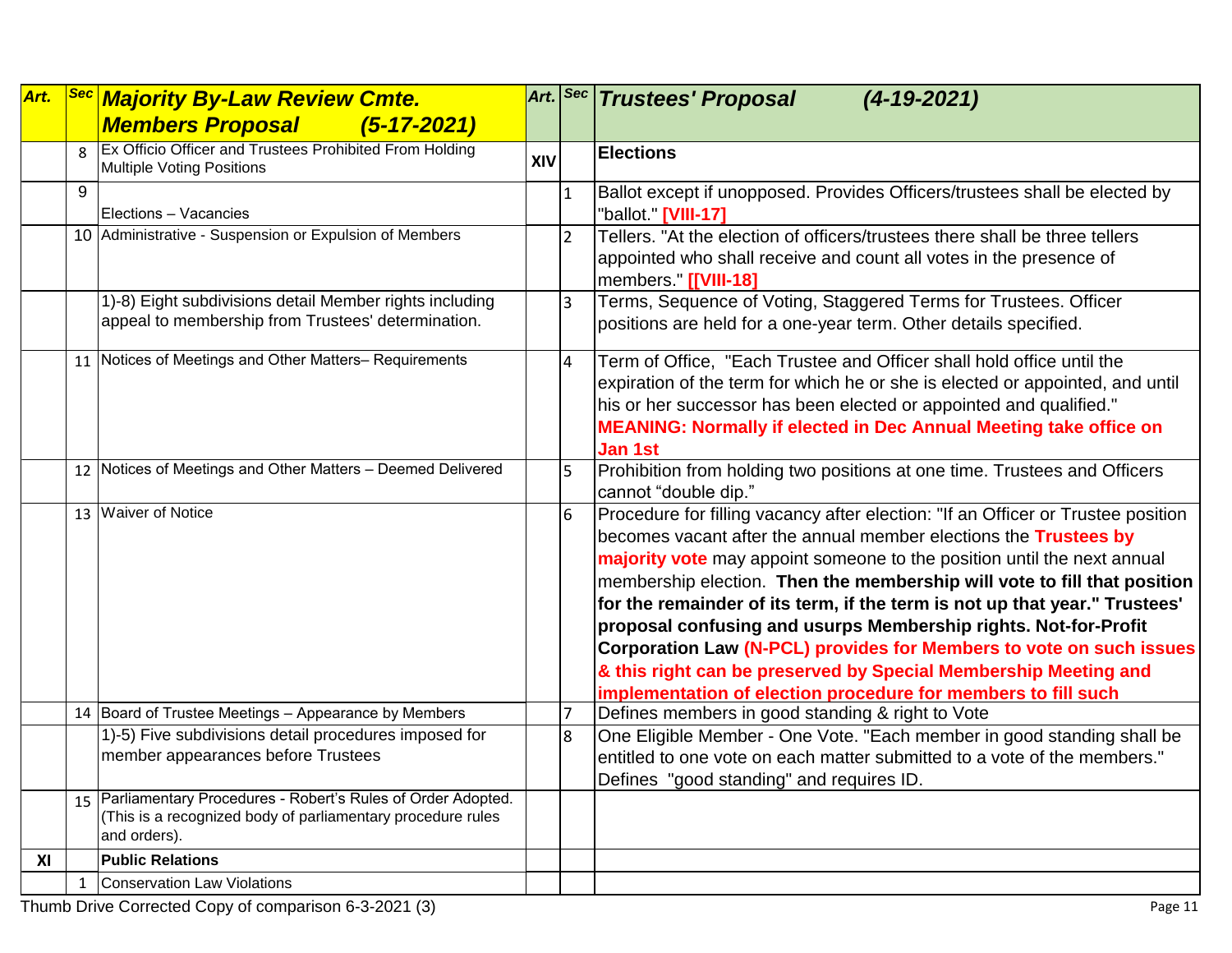| Art. |                | <b>Sec Majority By-Law Review Cmte.</b>                                                            |            | $Art.$ Sec      | <b>Trustees' Proposal</b><br>$(4 - 19 - 2021)$                           |
|------|----------------|----------------------------------------------------------------------------------------------------|------------|-----------------|--------------------------------------------------------------------------|
|      |                | <b>Members Proposal</b><br>$(5 - 17 - 2021)$                                                       |            |                 |                                                                          |
|      |                | 2 NRA Qualification                                                                                |            |                 |                                                                          |
| XII  |                | Indemnification of Trustees, Officers and Other Persons<br><b>Elected or Appointed to Position</b> | <b>XIX</b> |                 | Indemnification of Trustees/Officers/Key Persons                         |
|      |                | 1 Construction and Intent                                                                          |            | $\mathbf 1$     | Provision pursuant to Not-for-Profit Corporation Law (correct            |
|      |                |                                                                                                    |            |                 | reference to name of law). Permitted Per N-PCL §717.                     |
|      |                | 2 Persons Indemnified                                                                              |            | $\overline{2}$  | Same as above.                                                           |
|      |                | 3 Statutory Indemnification Mandatory                                                              |            | $\overline{3}$  | Same as above.                                                           |
|      |                | 4 Continuity of Rights                                                                             |            | $\overline{4}$  | Same as above.                                                           |
|      |                |                                                                                                    |            | 5               | Same as above.                                                           |
|      |                |                                                                                                    |            | $6\overline{6}$ | Insurance required to by provided by KFGC.                               |
|      |                |                                                                                                    | XV         |                 | <b>Membership Conduct</b>                                                |
|      |                |                                                                                                    |            | $\overline{1}$  | Conservation Law Violation. Defines types of misconduct.                 |
|      |                |                                                                                                    |            | $\overline{2}$  | Unsportsmanlike conduct, unsafe gun handling, any detrimental conduct,   |
|      |                |                                                                                                    |            |                 | etc. Provides possible penalty if found guilty.                          |
|      |                |                                                                                                    |            | l3              | Complaint Procedure. Details Investigation, Explanation, Appearance,     |
|      |                |                                                                                                    |            |                 | <b>Punishment by Trustees</b>                                            |
| XIV  |                | <b>Constitution and By-Laws</b>                                                                    | XVI        |                 | <b>Membership Benefits/Use of Property</b>                               |
|      |                | 1 Amendments - Procedure - Notice                                                                  |            | $\overline{1}$  | Guest policy. As determined in the <b>Standard Operating</b>             |
|      |                |                                                                                                    |            |                 | Procedures/Range Rules (SOP's). Trustees' Use Incorrect Term. KFGC       |
|      |                |                                                                                                    |            |                 | have a "Range Operations Guide" (ROG's) - NOT SOP's                      |
|      |                | 2 Amendments - Two-Thirds Approval Necessary                                                       |            | $\overline{2}$  | Release Form. Members and guests required to sign.                       |
|      | $\overline{3}$ | Procedure - Posting - Distribution of Proposed Amendment(s)<br>or Revision(s)                      |            | $\overline{3}$  | Membership Cards. Issues to members and must be produced upon request    |
|      |                | 4 Amendments - Inconsistent Provisions                                                             |            | $\overline{4}$  | Sign-In to Range. Procedure for members and guests                       |
|      | 5              |                                                                                                    |            | $\overline{5}$  | Standard Operating Procedures/Range Rules (SOP's). Trustees' Use         |
|      |                | Amendments - Review of Constitution and By-Laws                                                    |            |                 | <b>Incorrect Term.</b> Board of Trustees may update as deemed necessary. |
|      | 6              | Posting of Copy of Constitution and By-Laws, and Rules and<br>Regulations                          |            | $6\overline{6}$ | Rental/use clubhouse or grounds. Terms specified.                        |
|      |                | 7 Signature and Preservation of Amendment(s) or Revision(s)                                        |            | 17              | Presence of Member. Member must be present when clubhouse or grounds     |
|      |                | Hereto                                                                                             |            |                 | used or rented. Damage to be reported.                                   |
|      |                | 8 Severability                                                                                     |            | $\overline{8}$  | Insurance, Release, RSO - Required. Specifies \$1 million amount of      |
|      |                |                                                                                                    |            |                 | insurance, signed release from participants & presence of KFGC RSO.      |
|      |                |                                                                                                    |            |                 |                                                                          |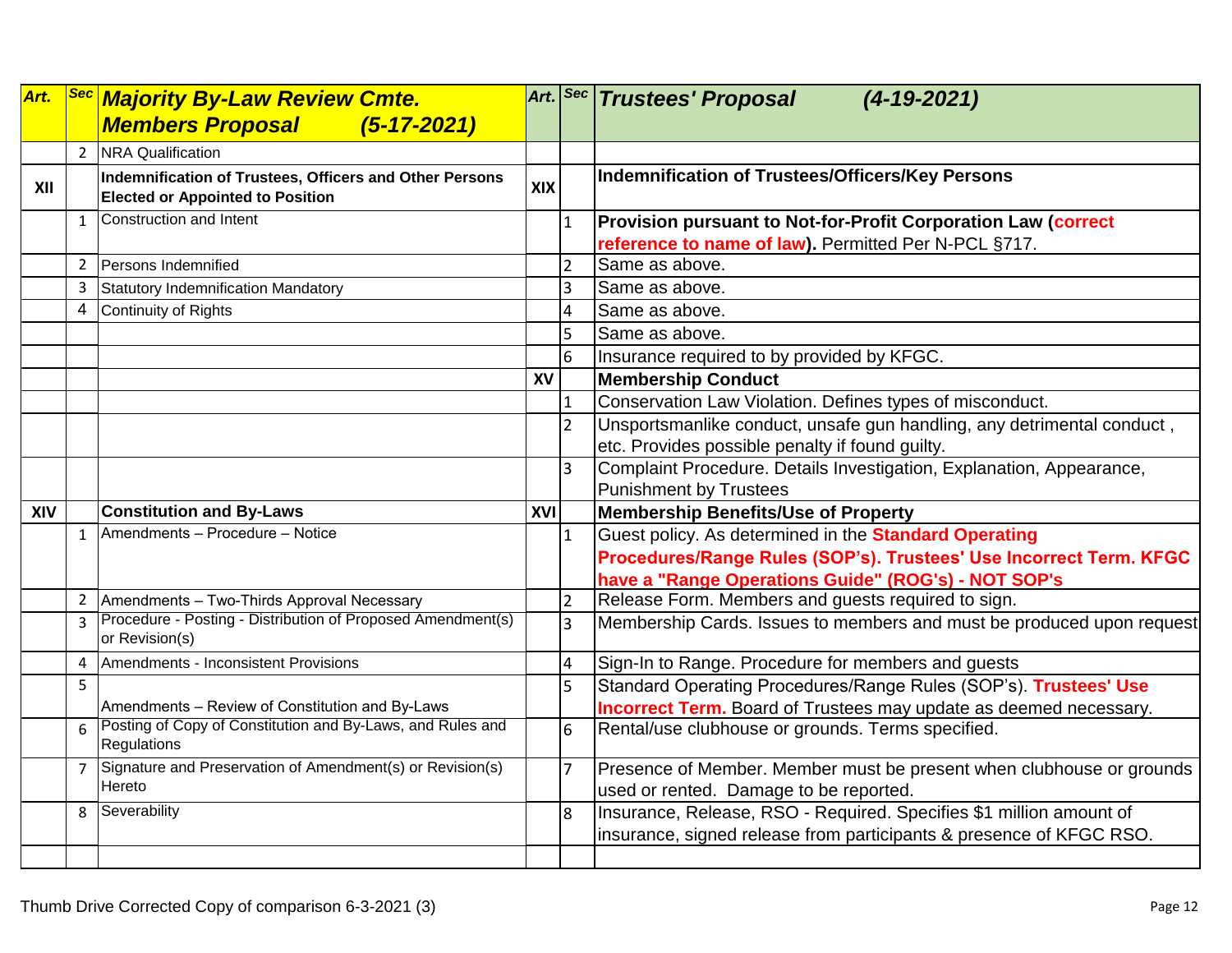| Art. | <b>Sec Majority By-Law Review Cmte.</b><br><u> Members Proposal_</u><br>$(5-17-2021)$ |             |     | Art.   Sec   Trustees' Proposal<br>$(4 - 19 - 2021)$                                      |
|------|---------------------------------------------------------------------------------------|-------------|-----|-------------------------------------------------------------------------------------------|
|      |                                                                                       |             | 19  | Prices & Policies. Board of Trustees may review and revise update as<br>deemed necessary. |
|      |                                                                                       |             |     |                                                                                           |
|      |                                                                                       |             | 110 | $\vert$ Parking campers/boats/trailers Terms detailed. (IX=1)                             |
|      |                                                                                       | <b>XVII</b> |     | <b>Amendments</b>                                                                         |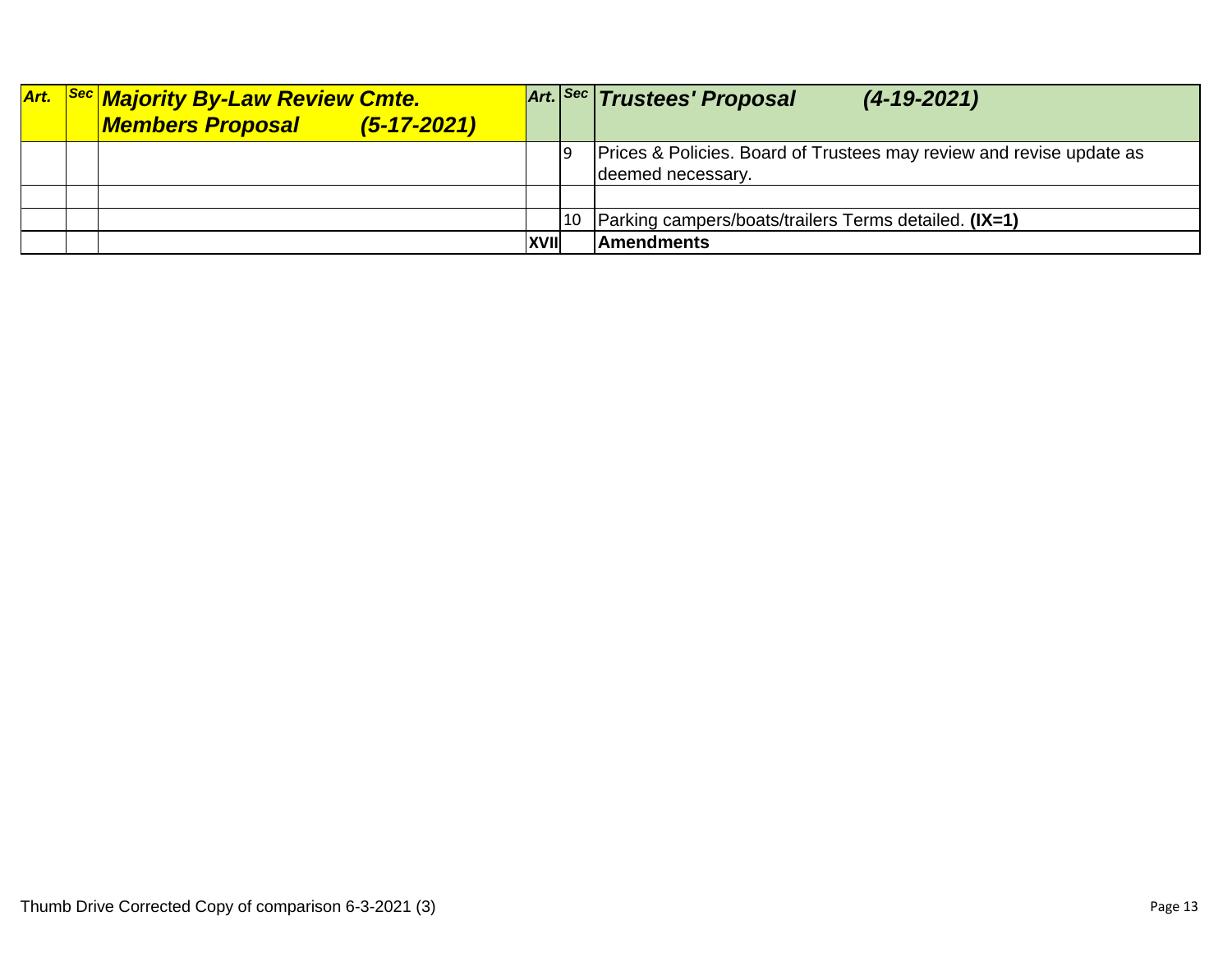| Art. | <b>Sec</b> | <b>Majority By-Law Review Cmte.</b>          |              |                | Art.   Sec   Trustees' Proposal<br>$(4 - 19 - 2021)$                                           |
|------|------------|----------------------------------------------|--------------|----------------|------------------------------------------------------------------------------------------------|
|      |            | <b>Members Proposal</b><br>$(5 - 17 - 2021)$ |              |                |                                                                                                |
|      |            |                                              |              | $\mathbf{1}$   | Procedure: "No amendment shall be made to these by-laws unless                                 |
|      |            |                                              |              |                | presented in writing at a regular meeting and unless it has laid on the table                  |
|      |            |                                              |              |                | one month. Notice of such amendment or amendments to be published in                           |
|      |            |                                              |              |                | the local paper and/or in electronic format and then must be approved by                       |
|      |            |                                              |              |                | two thirds of the members present at the next meeting."                                        |
|      |            |                                              |              | $\overline{2}$ | Approval. Must be approved by two thirds of the members in good standing                       |
|      |            |                                              |              |                | present at the next meeting.                                                                   |
|      |            |                                              |              | lЗ             | No Inconsistences. Amendment(s) cannot be contrary to KFGC objectives                          |
|      |            |                                              |              |                | or Law.                                                                                        |
|      |            |                                              | <b>XVIII</b> |                | <b>Emergency Situations. [NEW] Applies to Trustees and Officers. Details</b>                   |
|      |            |                                              |              |                | set forth.                                                                                     |
|      |            |                                              |              | 1              | Definitions & Procedures                                                                       |
|      |            |                                              |              | $\overline{2}$ | Club Closure Decision by CRSO Procedures: New Trustees' Provision.                             |
|      |            |                                              |              |                | Similar fiduciary responsibility is imposed by law upon all Officers. (Which                   |
|      |            |                                              |              |                | Trustees ignore). "Trustees have the fiduciary responsibility to safeguard the                 |
|      |            |                                              |              |                | Club's assets, the decision to shut the Club down and/or reopen it will                        |
|      |            |                                              |              |                | be made formally by the Trustees."                                                             |
|      |            |                                              |              | 3              | Reopening after shutdown. Plan of Action Procedure to be followed with                         |
|      |            |                                              |              |                | CRSO and E/A/V's subject to Trustees' approval.                                                |
|      |            |                                              |              | $\overline{4}$ | More Closure Procedures if selected range closed. Notification protocols<br>specified by CRSO. |
|      |            |                                              |              | l5             | if total shut-down of KFGC. Establishes procedures for elections, etc., as                     |
|      |            |                                              |              |                | exists including, if possible "off-floor" nominations, etc.                                    |
|      |            |                                              |              |                |                                                                                                |
| XIII |            | <b>Sale of Assets</b>                        | XX           |                | Sale of All KFGC Assets [SAME]                                                                 |
|      |            | 1 Terms                                      |              |                | Required Procedure - By N-PCL. [SAME]                                                          |
|      |            | 2   Notification to Membership               |              | $\overline{2}$ | Notification to Members - Procedure. [SAME]                                                    |
|      |            | 3 Alternate Conditions                       |              | 3              | Alternative Procedure If Cannot Fulfill Terms in Art XX, Sect. 1. [SAME]                       |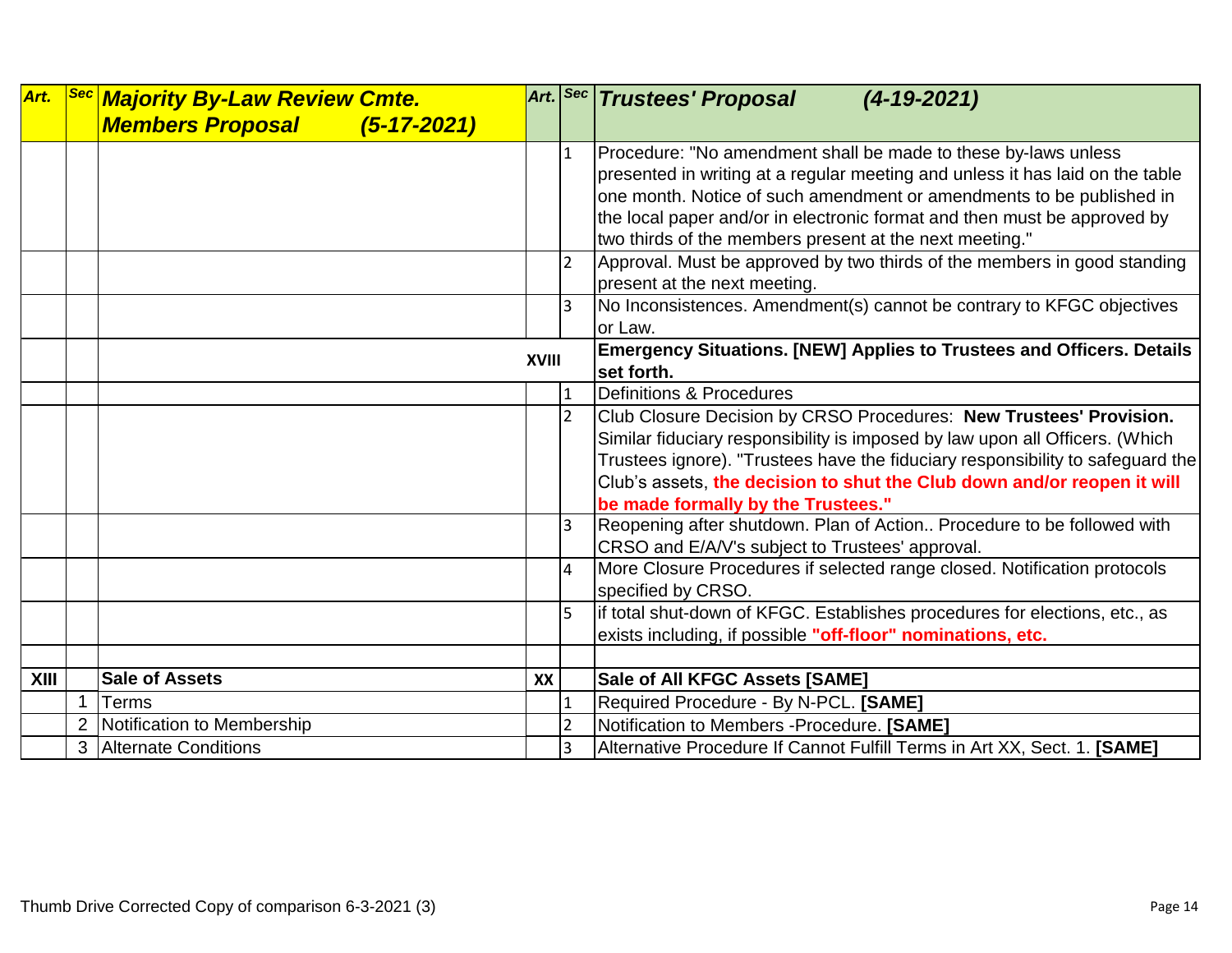| Art. | <b>Sec</b> | <b>Majority By-Law Review Cmte.</b>          |              |                | Art.   Sec   Trustees' Proposal<br>$(4 - 19 - 2021)$                            |
|------|------------|----------------------------------------------|--------------|----------------|---------------------------------------------------------------------------------|
|      |            | <b>Members Proposal</b><br>$(5 - 17 - 2021)$ |              |                |                                                                                 |
| XV   |            | <b>Conflict of Interest</b>                  | XXI          |                | <b>Conflict of Interest. [SAME]</b>                                             |
|      |            | 1 Conflict of Interest Policy                |              |                | Trustees, Officers and Key Persons to Avoid Conflict real or apparent.          |
|      |            |                                              |              |                | [SAME]                                                                          |
|      |            | 2 Disclosure Required                        |              |                | Requirement of Disclosure. [SAME]                                               |
|      |            | 3 Procedure To Resolve Conflict Questions    |              |                | Procedures to Determine if Conflict Exists. [SAME]                              |
|      |            |                                              | <b>XXII</b>  |                | <b>Miscellaneous</b>                                                            |
|      |            |                                              |              |                | Interchangeable of terms. Constitution and Bylaws are interchangeable.          |
|      |            |                                              |              |                | Interchangeable of terms. Director and Trustee are interchangeable.             |
|      |            |                                              |              | $\overline{3}$ | Interchangeable of terms. Corporation, Club or KFG Club as they relate to       |
|      |            |                                              |              |                | this particular corporation are interchangeable.                                |
|      |            |                                              |              | $\overline{4}$ | Fiscal Year. First day of January and end on the last day of December in        |
|      |            |                                              |              |                | each year.                                                                      |
|      |            |                                              |              | 5              | Confidentiality of Member Information. New Provision-Provide Exception          |
|      |            |                                              |              |                | for electioneering. [To protect against misuses and/or distribution to          |
|      |            |                                              |              |                | the public. Reference to and copy of previously unpublished Trustees'           |
|      |            |                                              |              |                | Resolution of 12-5-2020 disclosed.]                                             |
|      |            |                                              |              | 6              | Prohibition on use of Information for Personal or other Person's Gain.--------- |
|      |            |                                              |              |                | ---There should be a provision-which explicitly provides for                    |
|      |            |                                              |              |                | electioneering by members.                                                      |
|      |            |                                              |              |                | Severability of provisions.                                                     |
|      |            |                                              | <b>XXIII</b> |                | <b>Review of Bylaw</b>                                                          |
|      |            |                                              |              | 1              | Trustees' Proposal 4-19-2021----------------Not less than every three           |
|      |            |                                              |              |                | years.                                                                          |
|      |            |                                              |              |                |                                                                                 |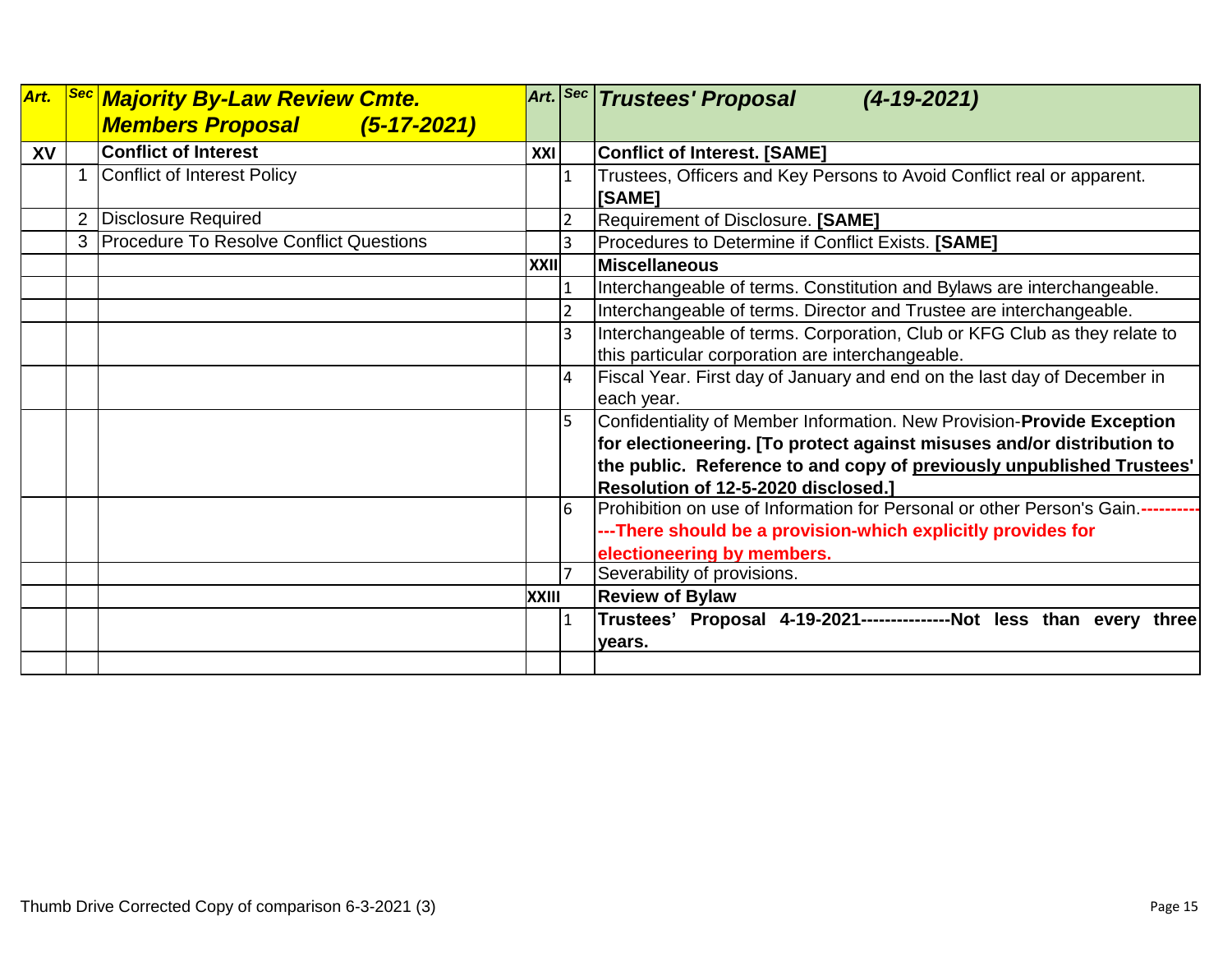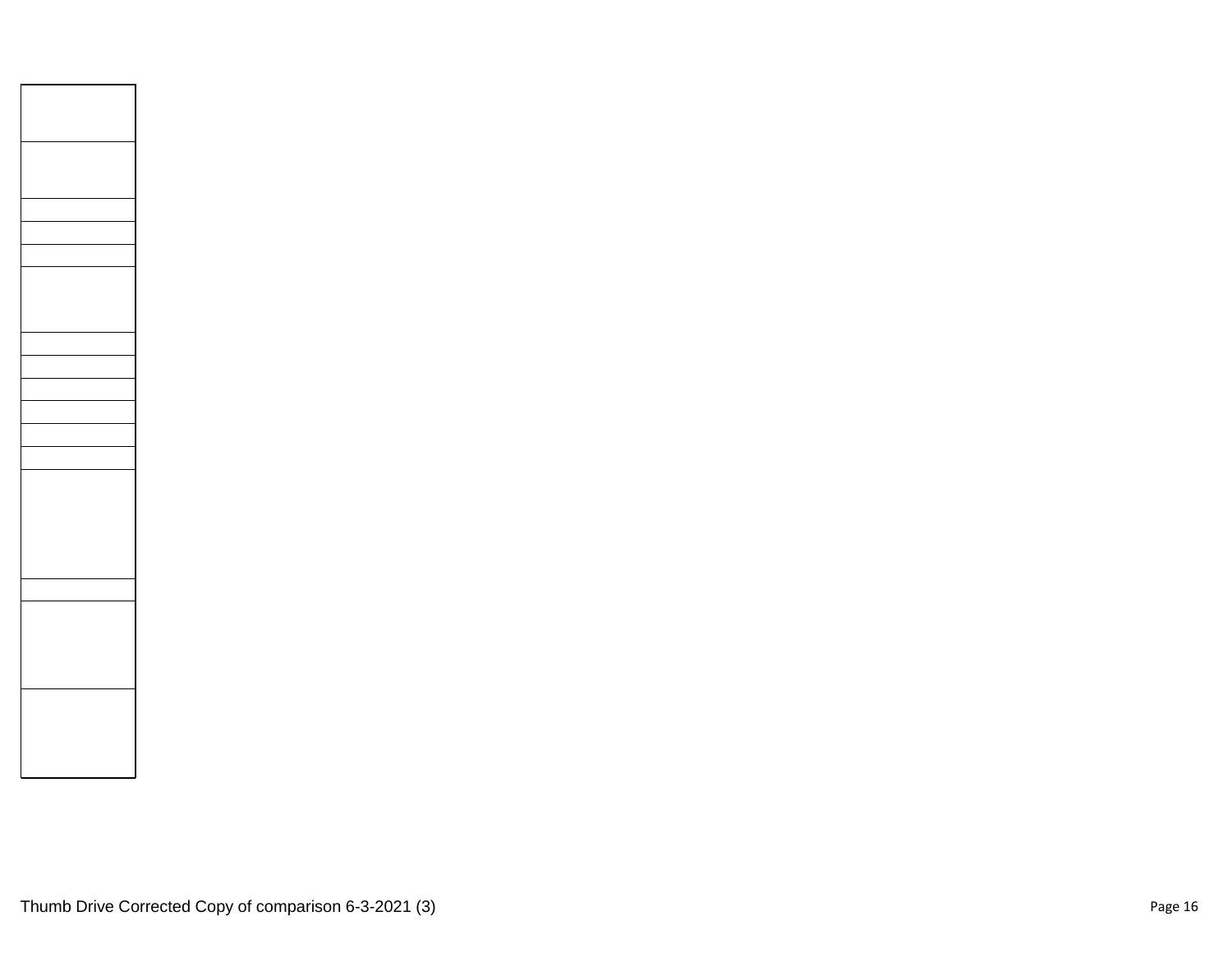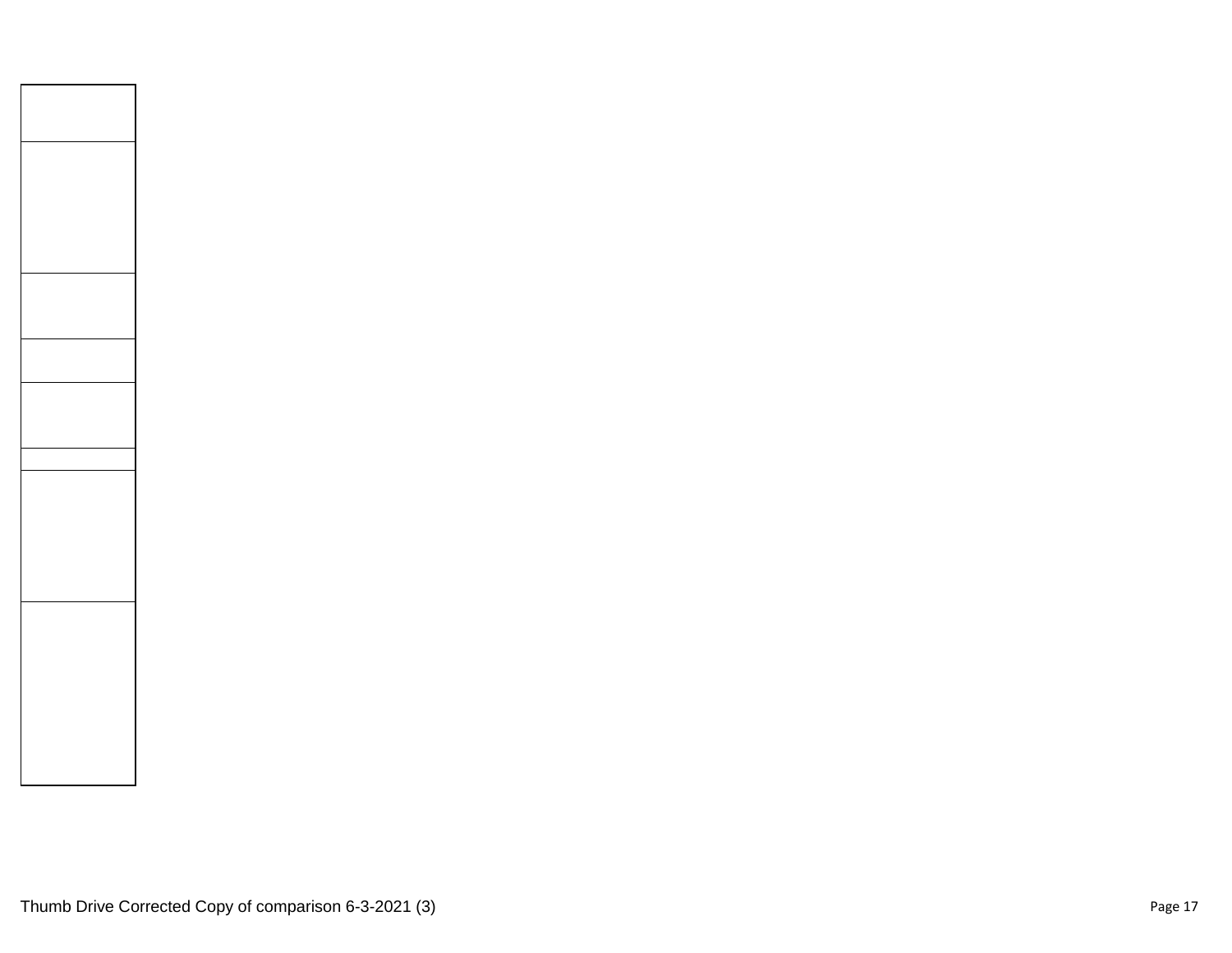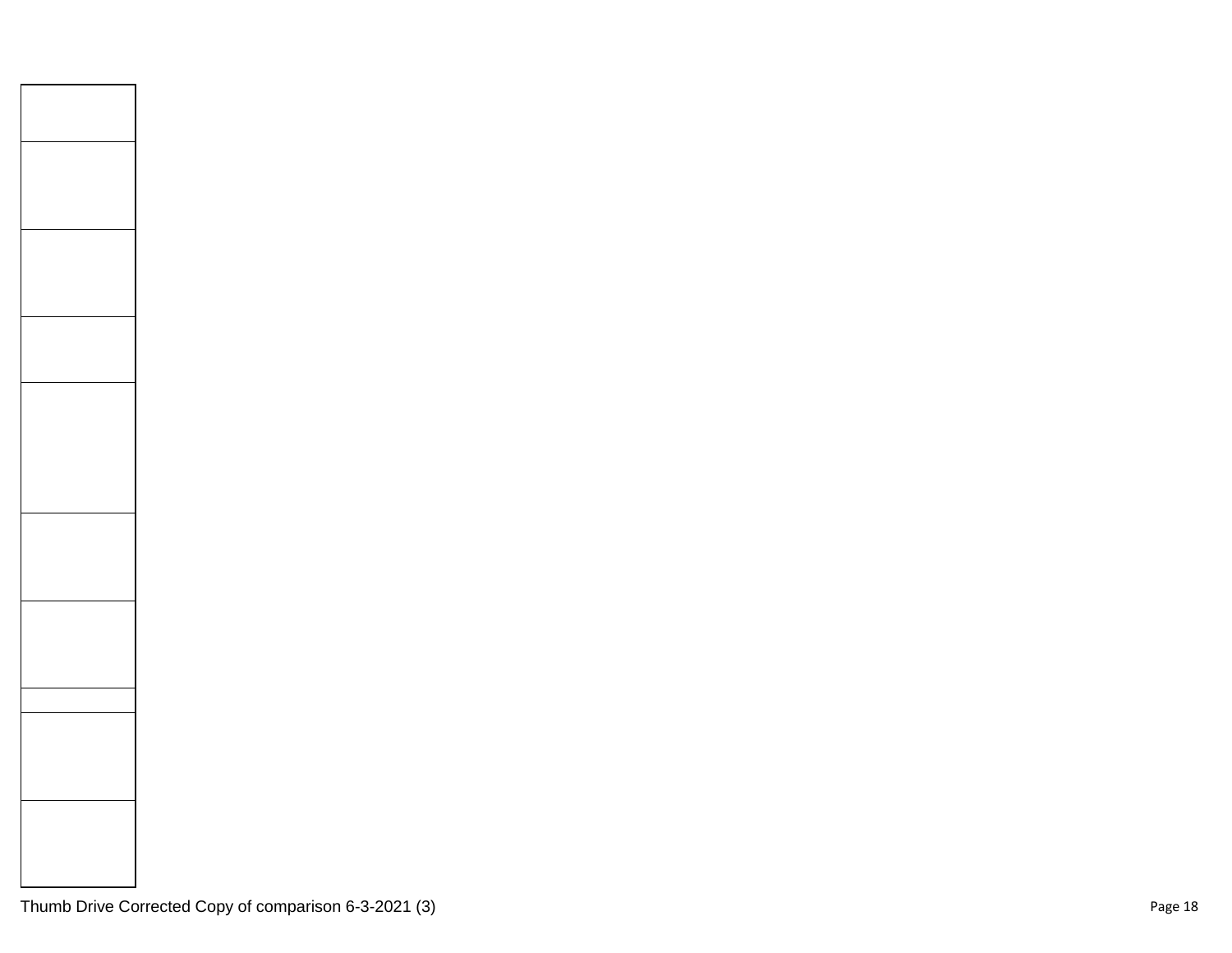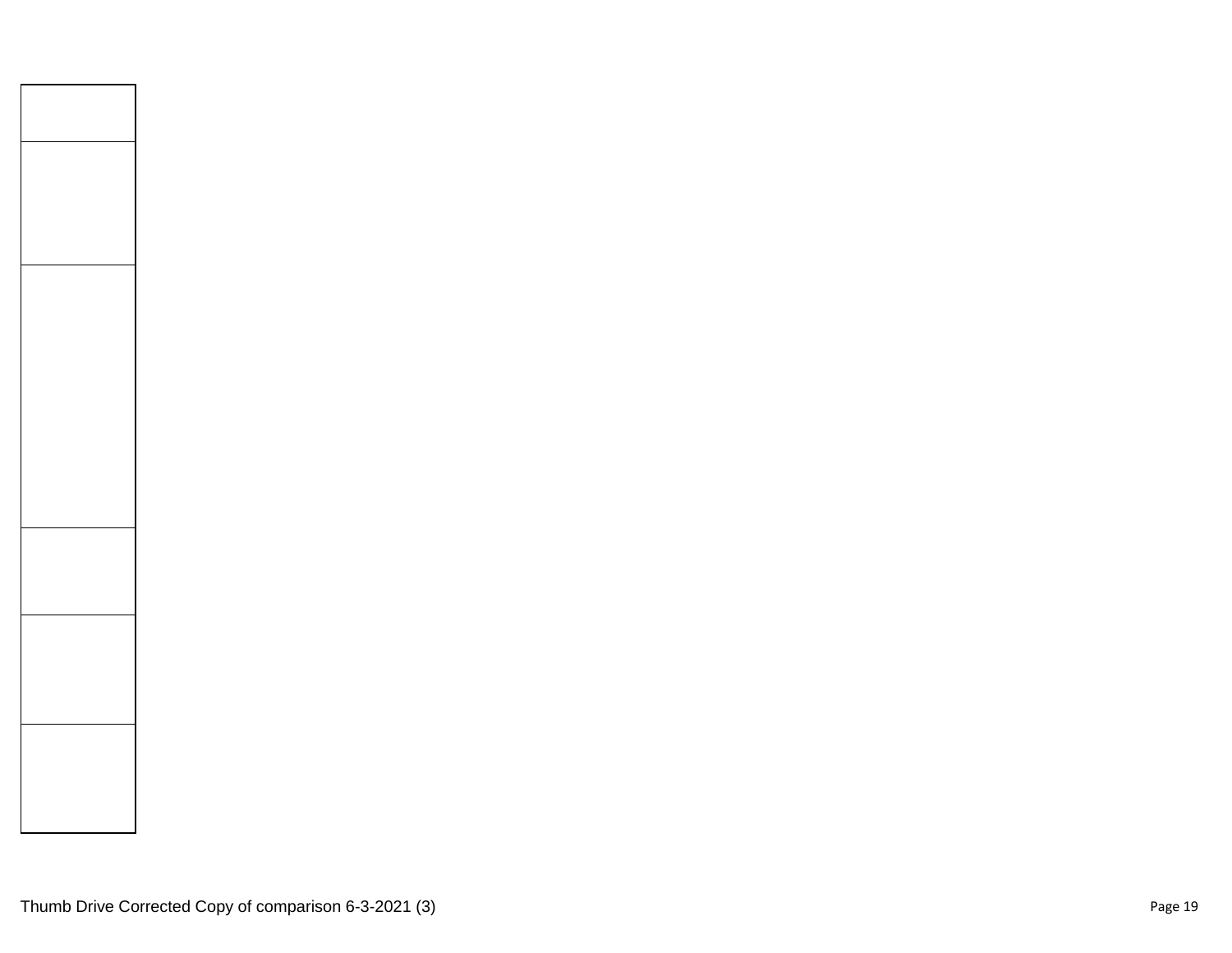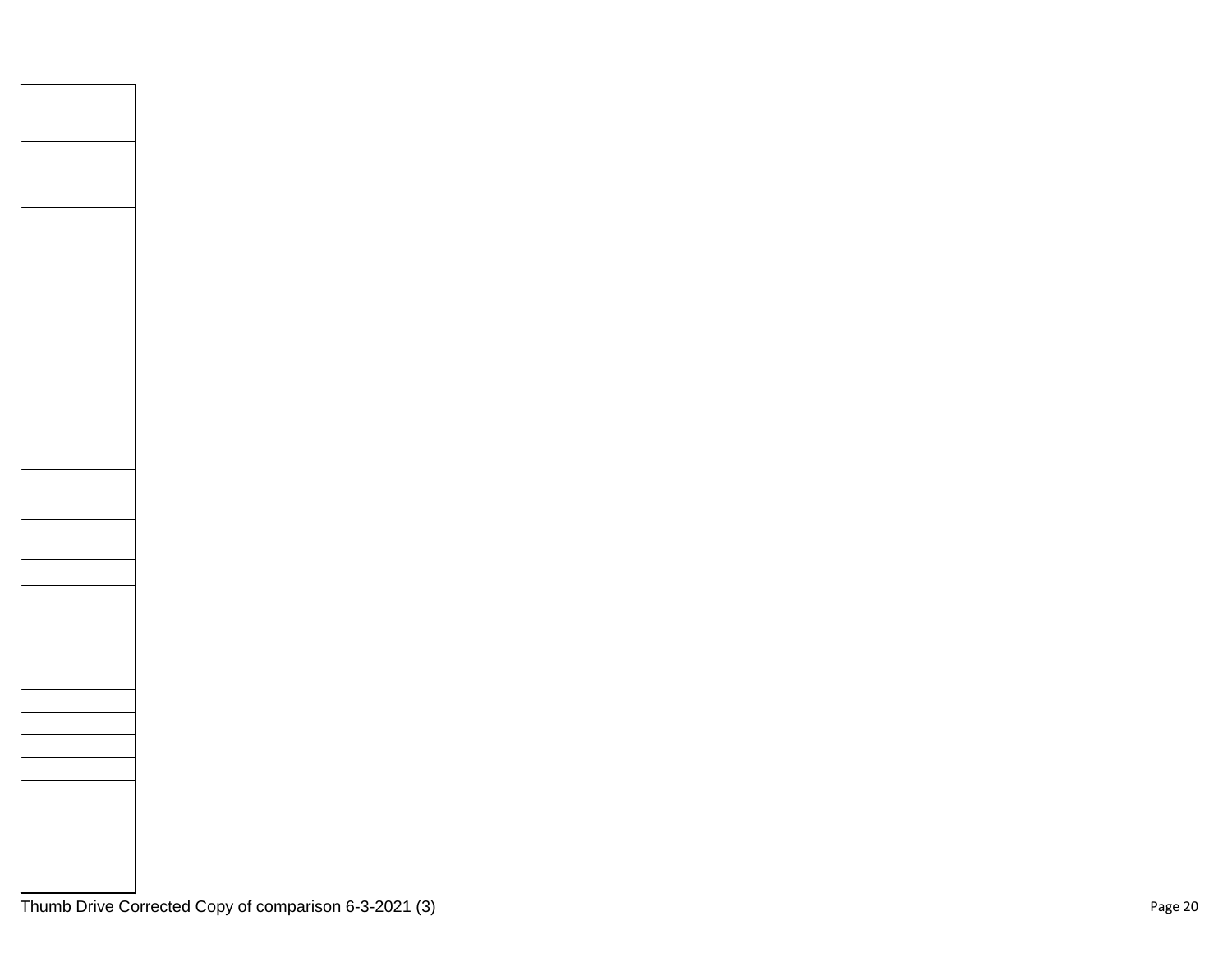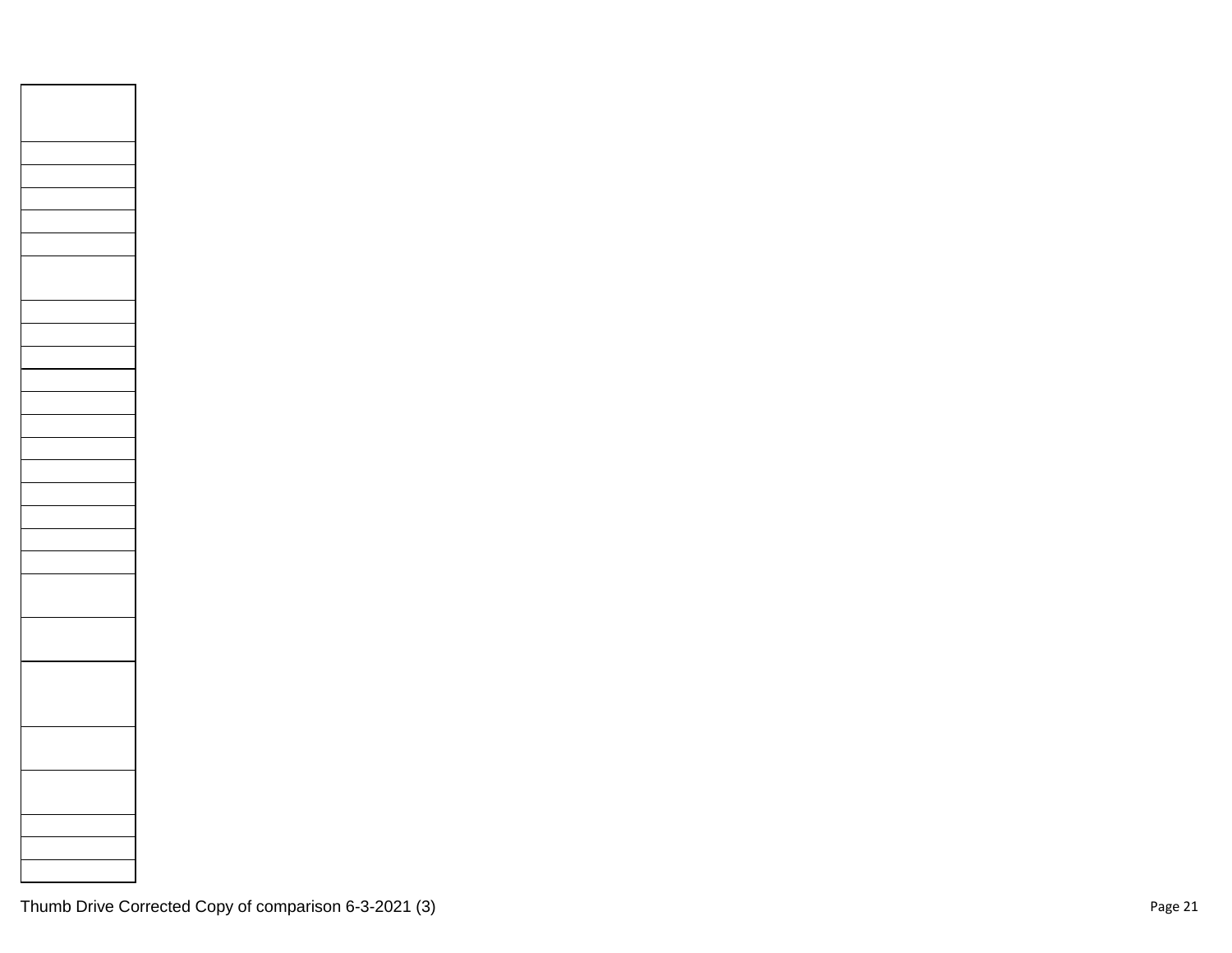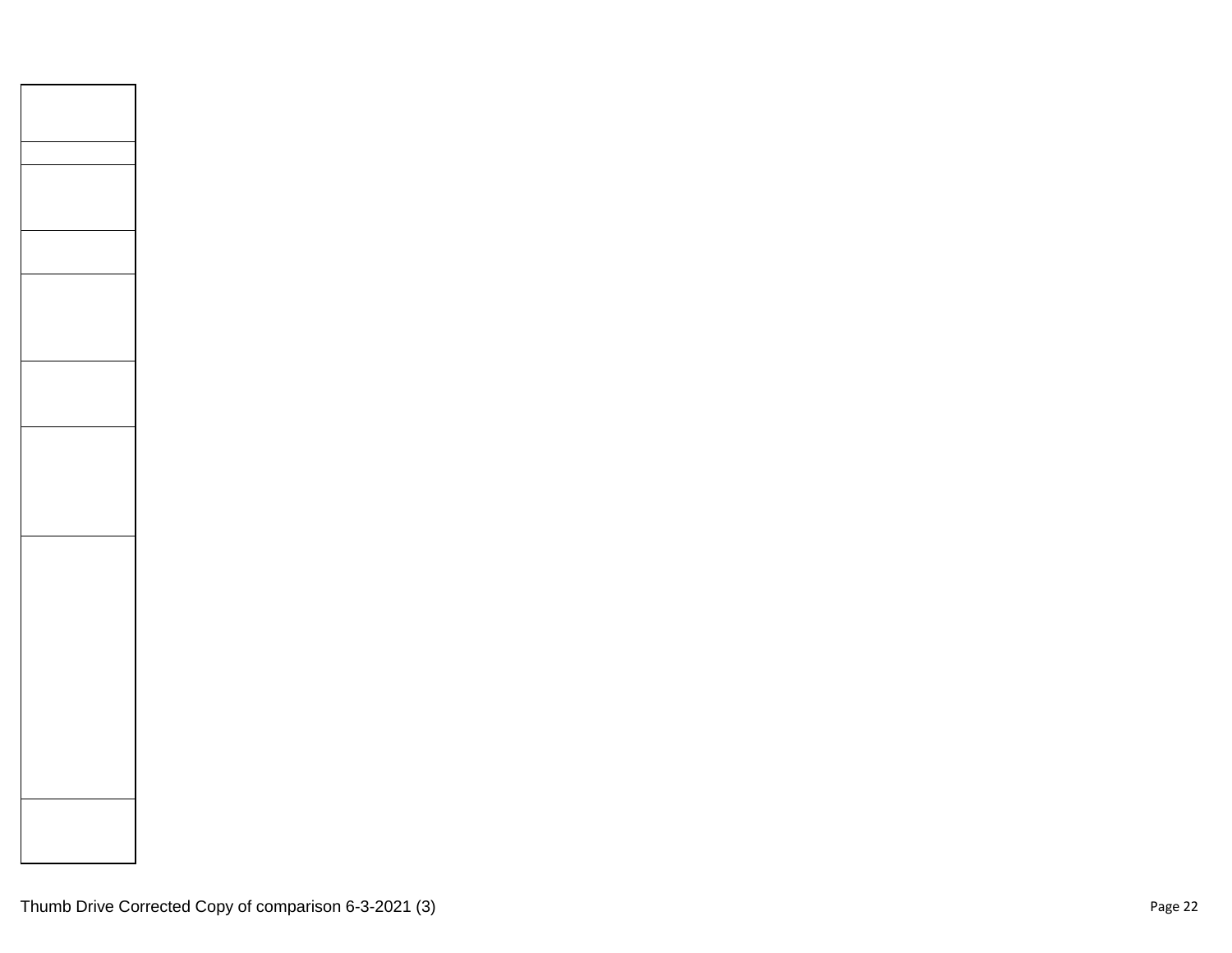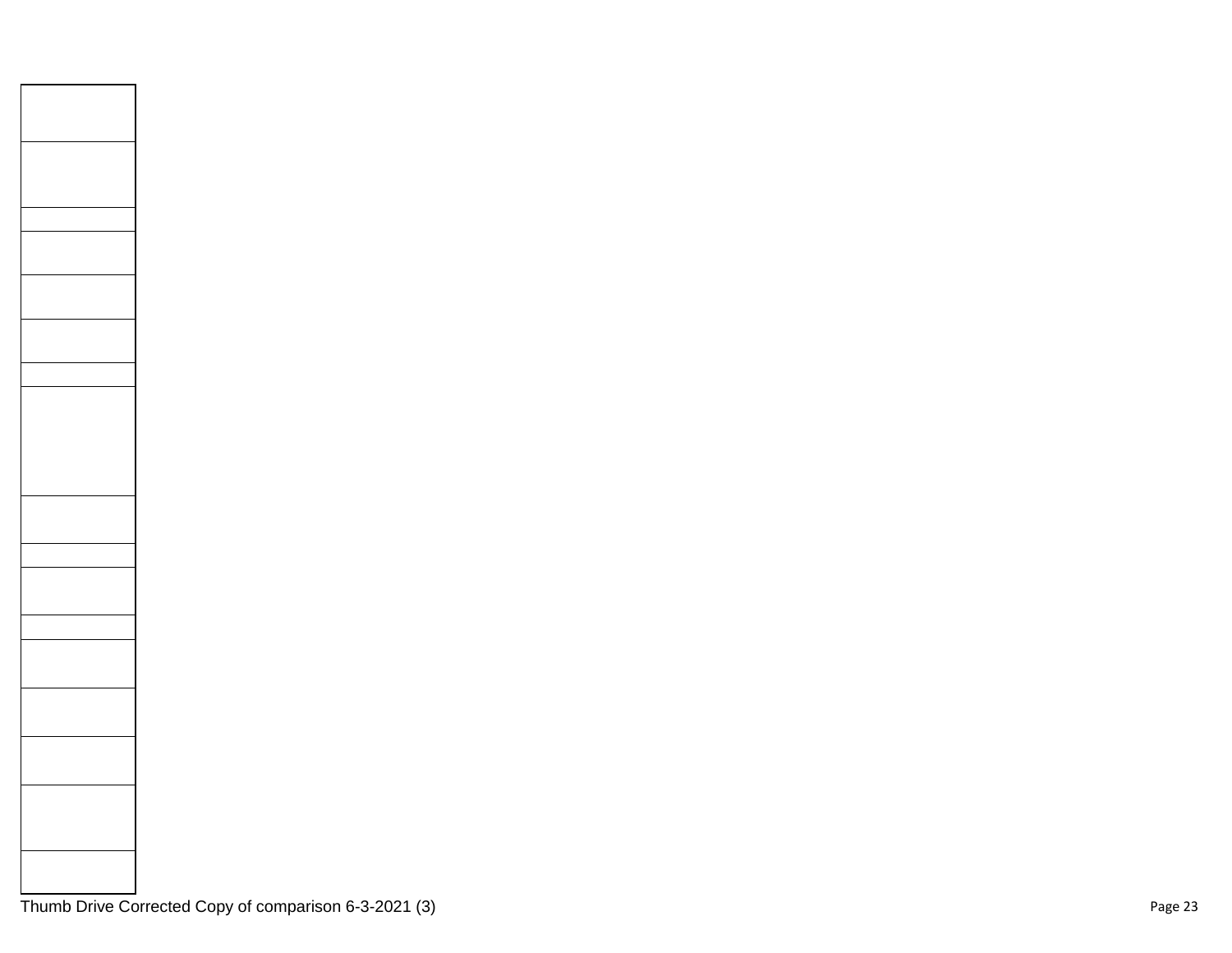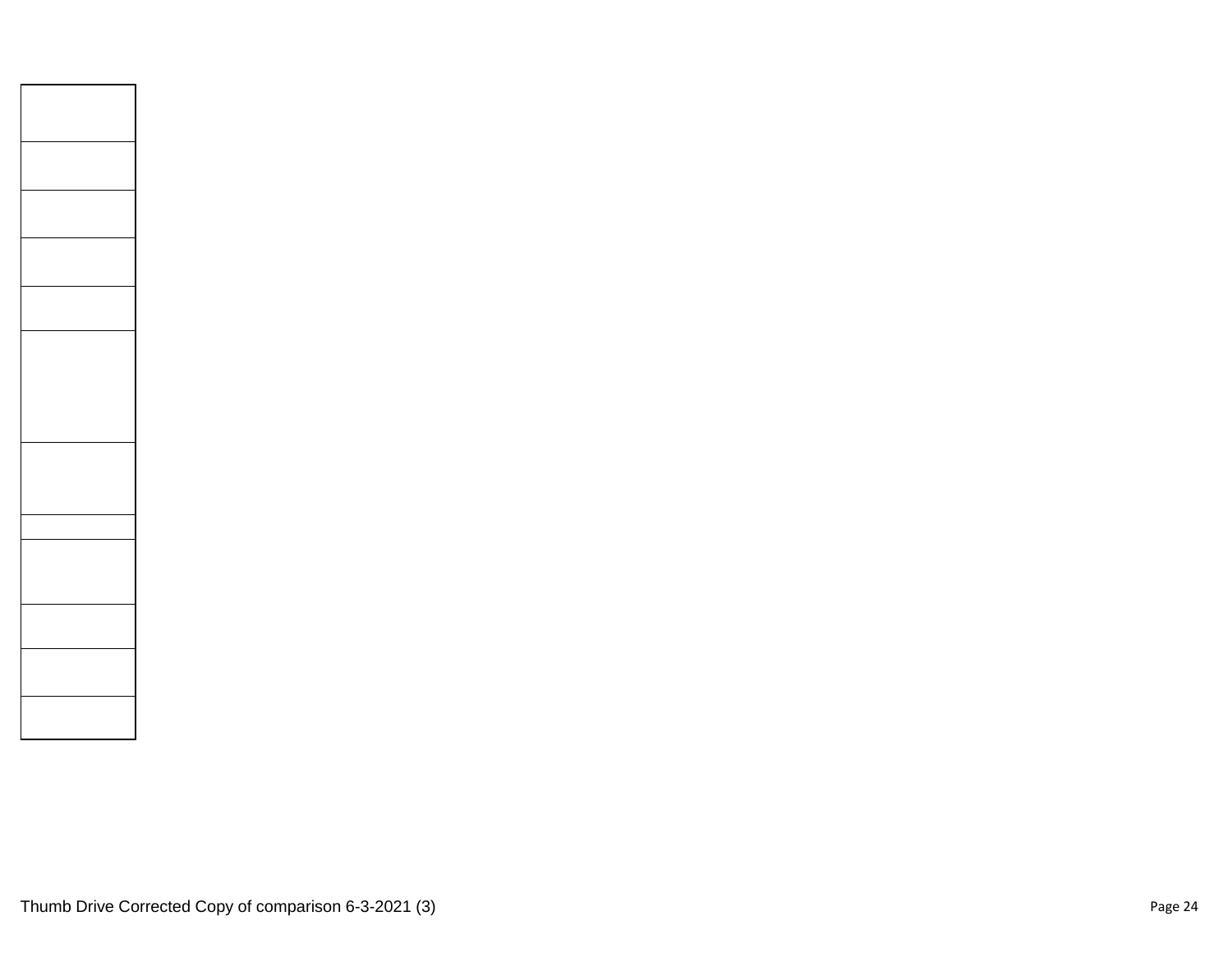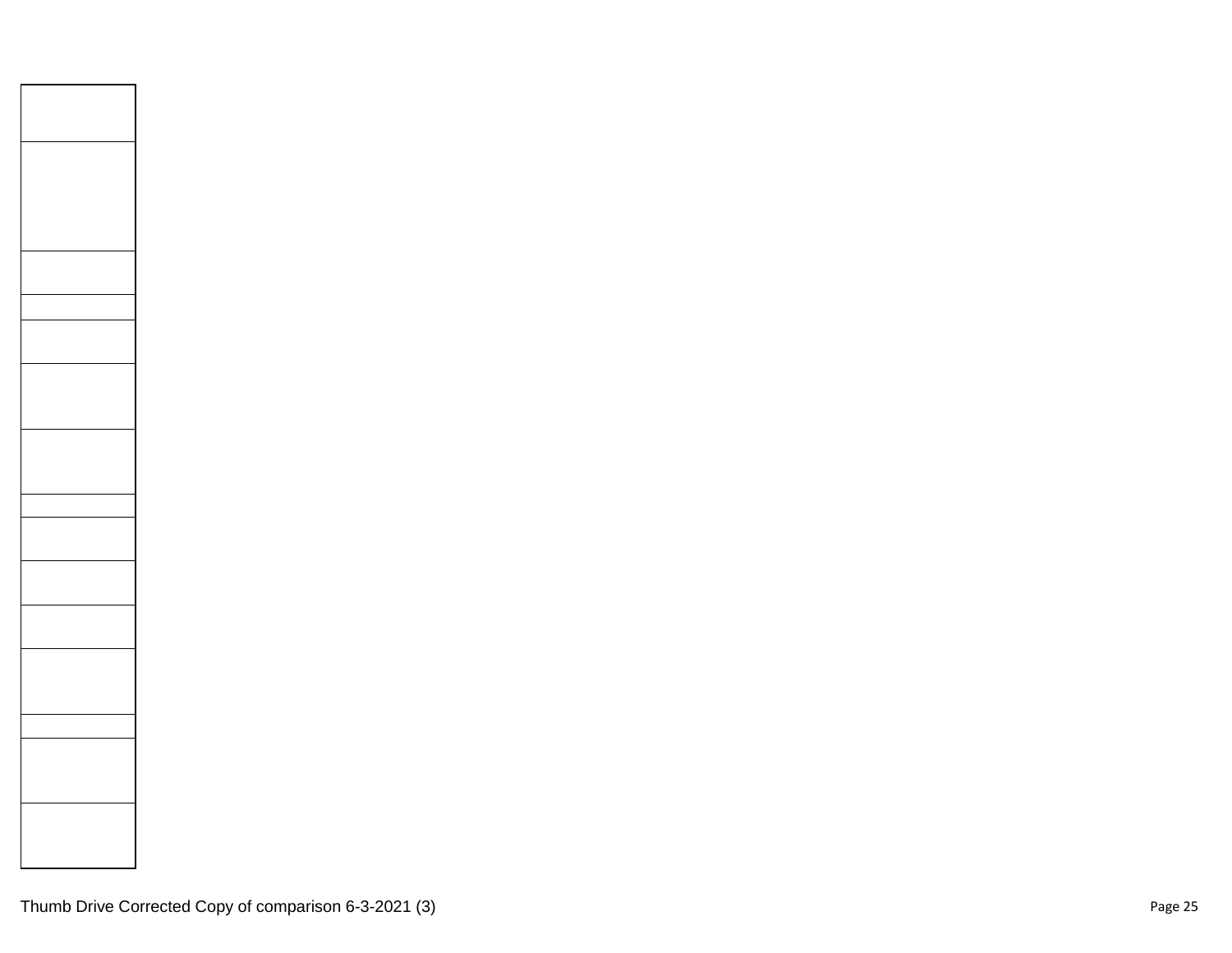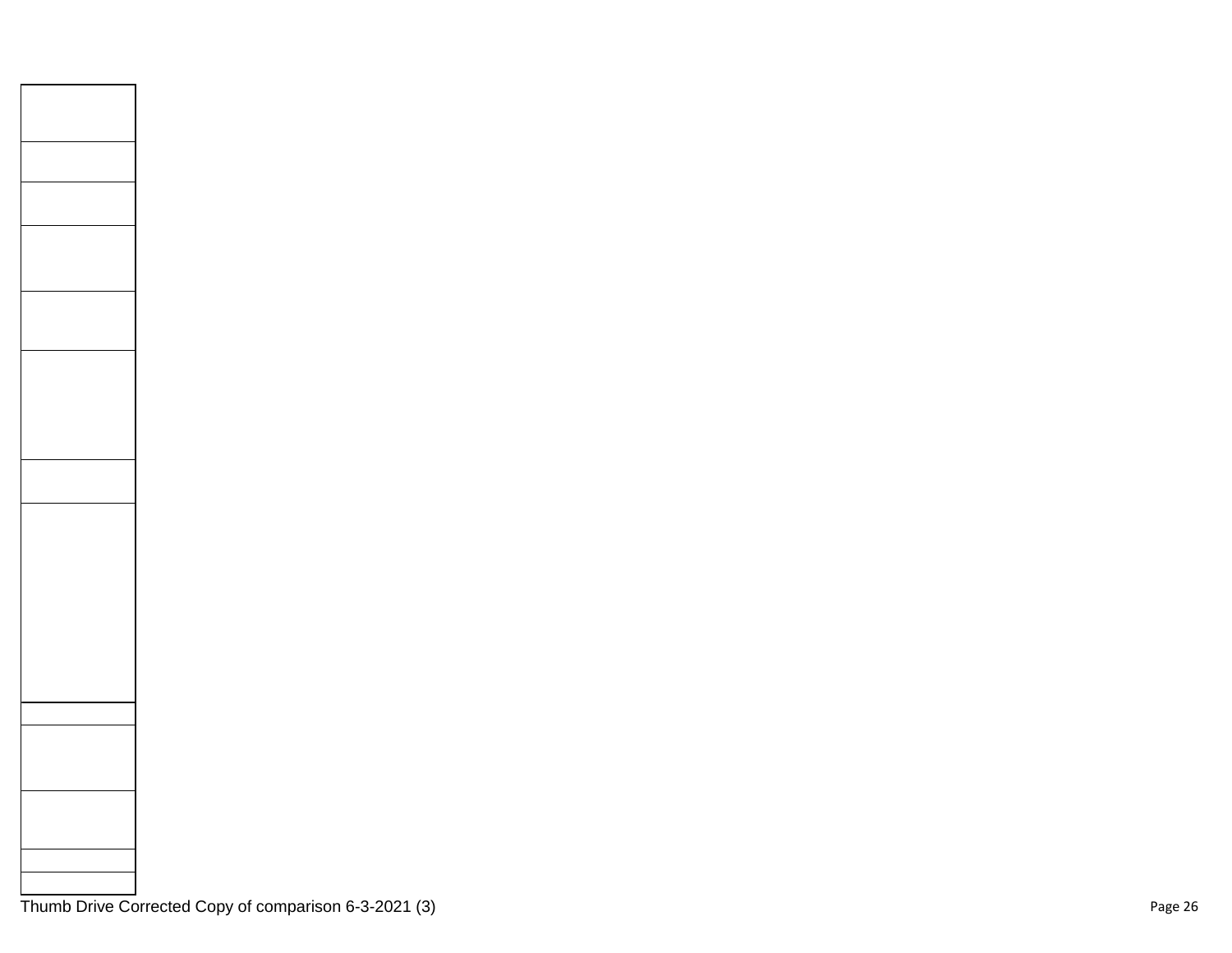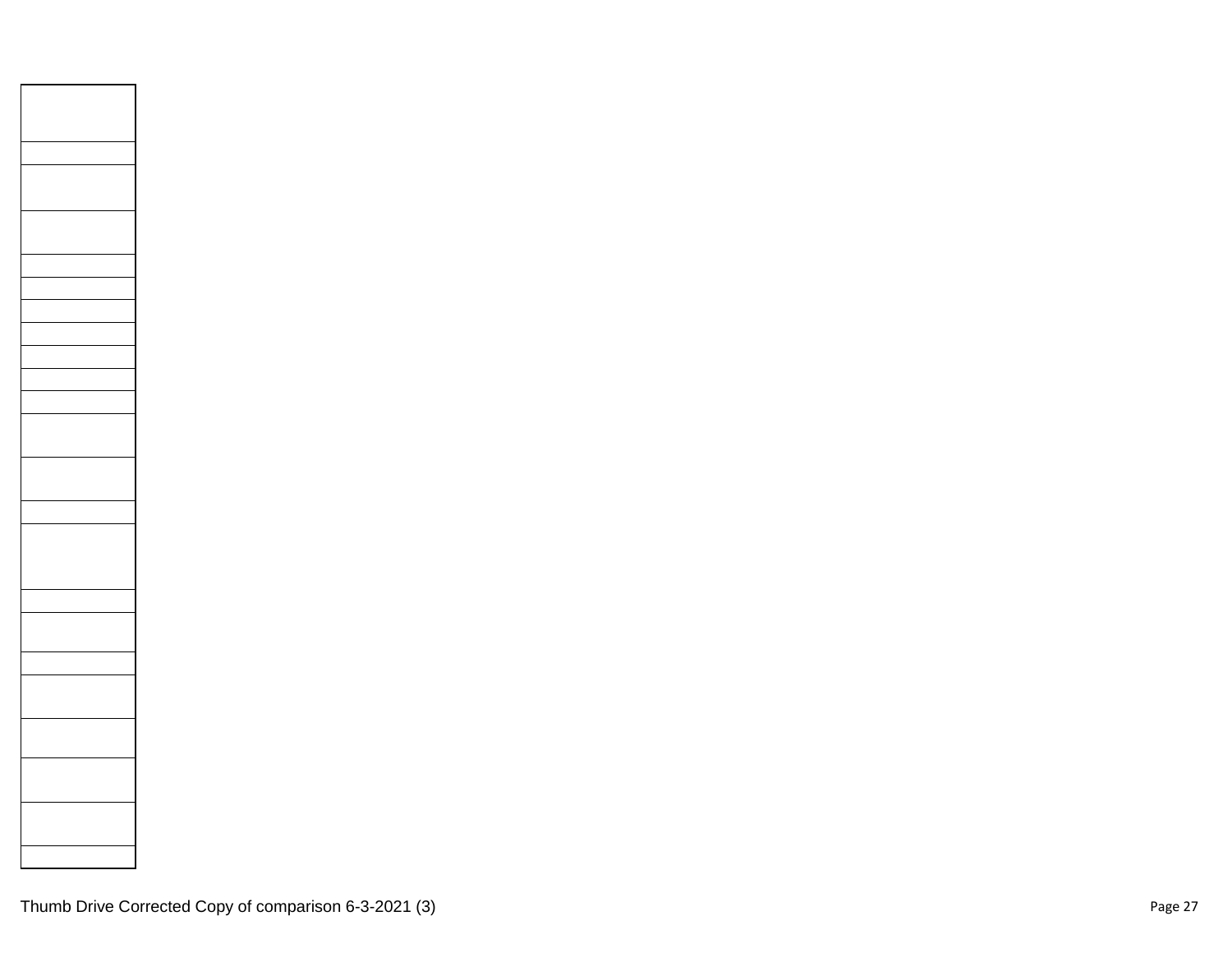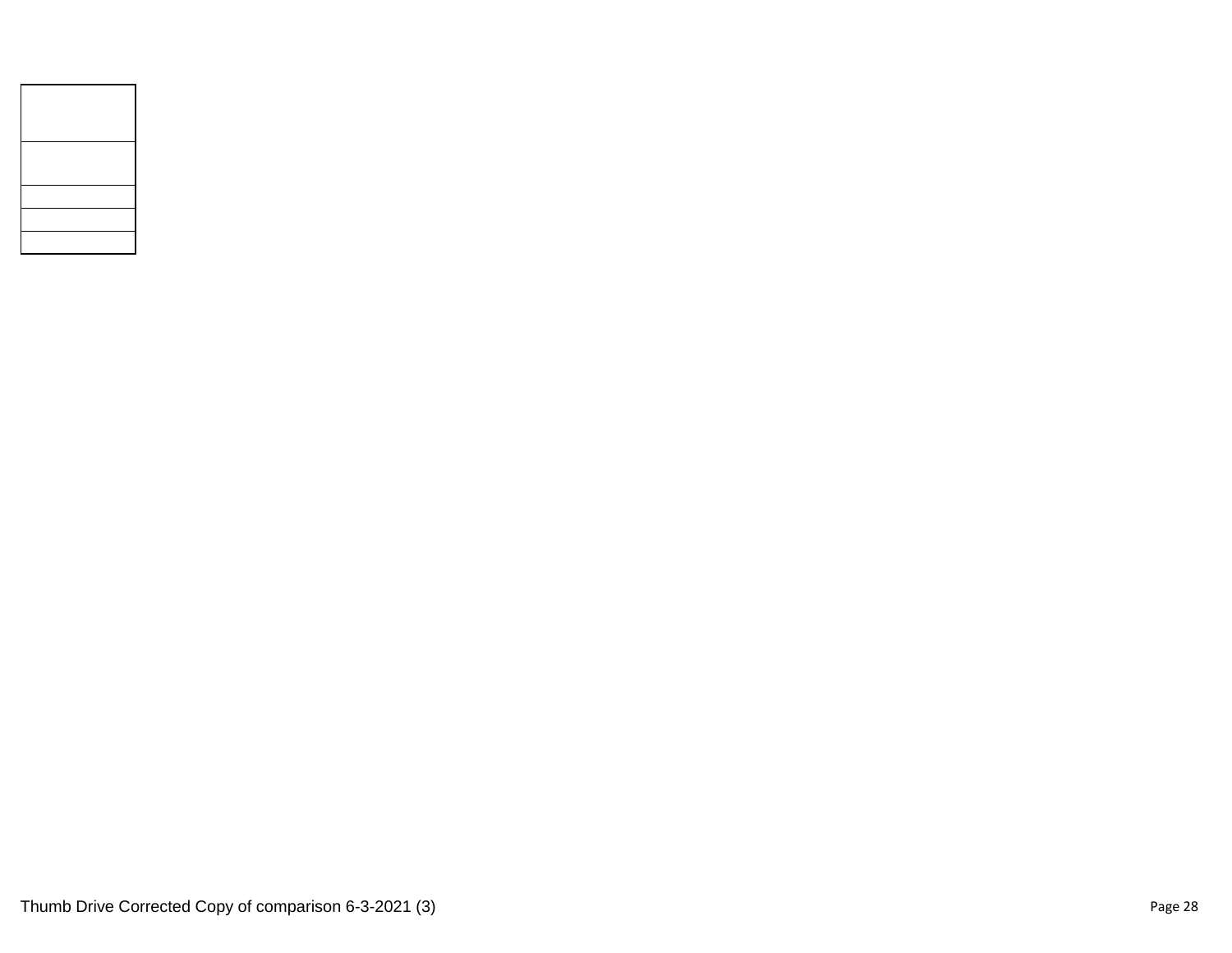